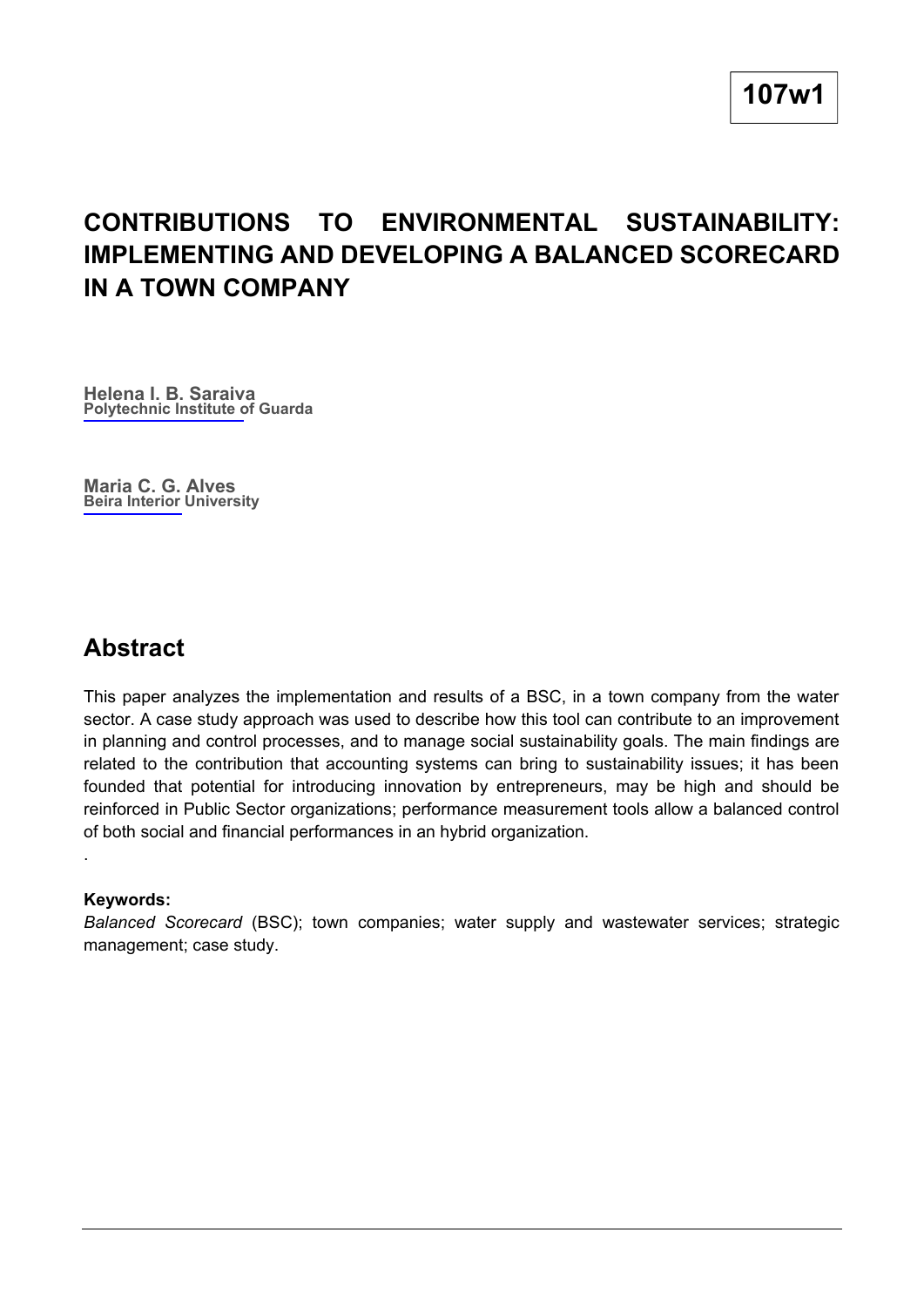# **Contributions to Environmental Sustainability: Implementing and developing a Balanced Scorecard in a town company**

## **Introduction**

Several authors mention the need to use management methods from the private sector to support greater transparency in the use of public resources, referring the Balanced Scorecard (BSC) as an important tool in this context (Dimitropoulos *et al.*, 2107; Moullin, 2017; Tomaževič *et al.*, 2017; Northcott & Taulapapa, 2012; Greatbanks & Tapp 2007; Niven, 2006; Moore, 2003).

The need for public entity managers to focus on the satisfaction of citizens/customers, the efficiency of internal processes and the public image of the institutions has been on the day's agenda.

The analyzed belongs to the universe of town companies, which are regulated in Portugal by Law n.º50/2012, of 31 August, which approves the legal framework of local business activity and local interests. This is a local sole proprietorship company. It assumes the performance of the tasks related to the management and operation of local public water supply systems, sanitation of urban waste and waste waters; the management of the public sanitation system in the county; the creation, management and operation of a network of urban/local transport within the town area.

Among these activities we will explore in more detail those related to the management and operation of public water supply systems, sanitation of urban waste water and urban waste, as an evaluation system performance based on the classical model of BSC has been in operation in this activity since 2011. The implementation process took place between 2010 and 2011, and the initial stage was characterized by realizing what the broad guidelines were based on company's mission and vision. In the following phases an alignment of the strategy was developed, using the four classical perspectives of the BSC model, and the indicator setting process, according to Kaplan & Norton (1992, 1996a, 1996b).

Thus, our research questions are linked to motivation identification and the role of stakeholders who responded to this motivation. We highlight the issue of identifying the implementation need, how this need was supplied and the means used to do that. It seems that these factors may be explained by the characteristics pertaining to the entity and to the responsible for the introduction of this innovation, the resources that the latter uses and the information used.

Another set of research questions are related to the kind and composition of indicators used to assess and improve the capability of the organization in order to achieve a better management level on resources related to drinking water and to improved sanitation. These two themes are among the United Nations Sustainable Development Goals (U.N., 2015), that, according to Bebbington & Unerman (2018), are emerging in several disciplines, but are just making a start by appearing in the accounting literature.

We also analyzed the evolution of the development conditions of the system, the future prospects for it´s continued use, and the perceived results after system implementation.

## **Literature Review**

The response to the new challenges related to satisfaction of all stakeholders, often assumes a strategic reorientation, with greater focus on the organization's stakeholders and on results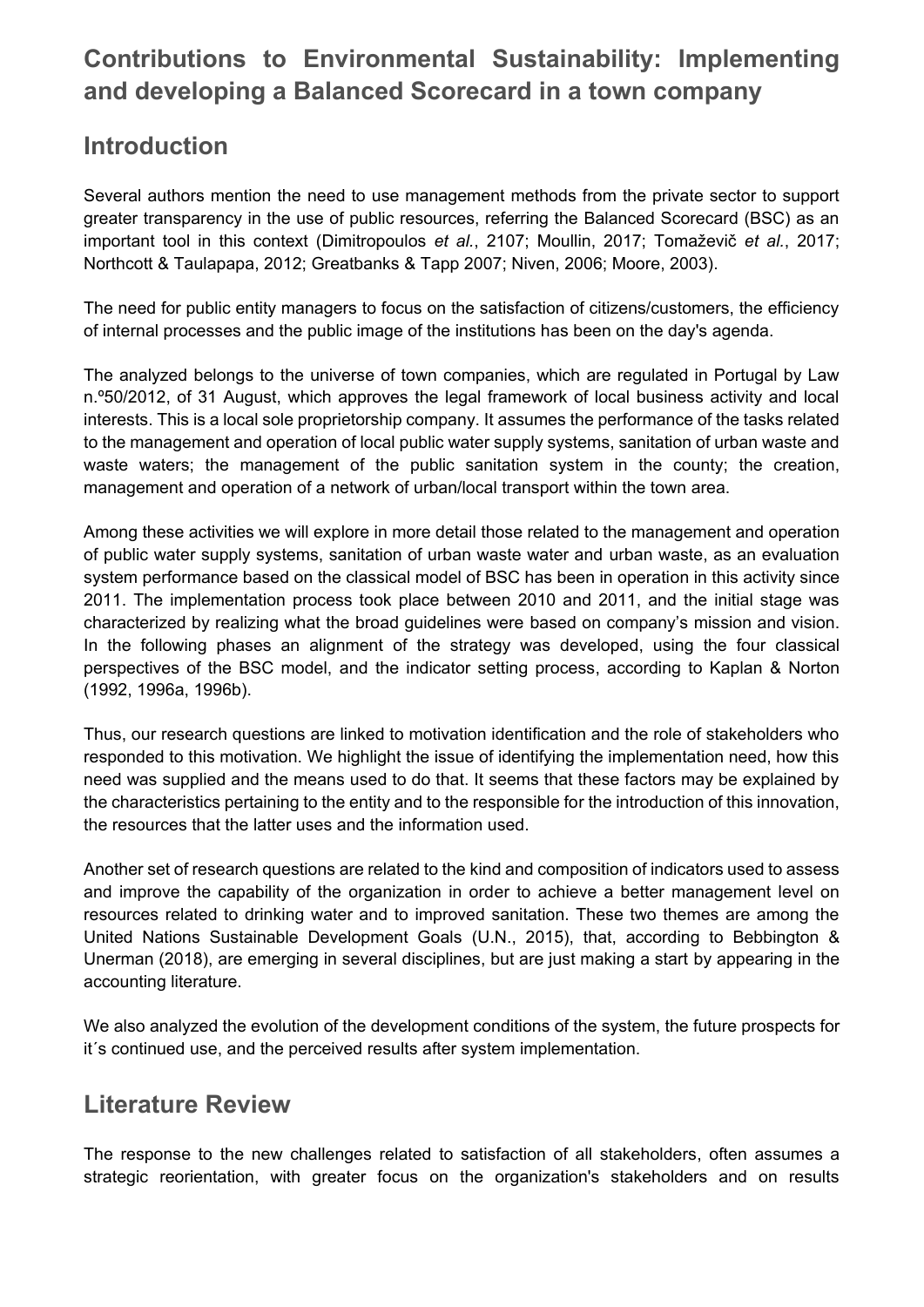(Dimitropoulos *et al.*, 2107; Tomaževič, *et al.*, 2017; Buick *et al*., 2015; West & Blackman, 2015; Bryson *et al*., 2014; Bianchi and Montemaggiore, 2008). In this context, the importance of a tool such as the BSC is emphasized and may represent an important step in the management process of these organizations; those have special characteristics that is important to analyze in depth. In this context, we will focus our analysis on the case study of an entity belonging to the water supply and wastewater sector.

On the other hand, the entities who play an important role in the area of the natural resources, like water, must be oriented to better handle and manage these resources. In this sense, the role of management accounting is highlighted by Lowe & Tinker (1989), who claim that cybernetics, management science and organizational theory could render management accounting more anticipatory by monitoring key environmental variables and employing feed-forward controls; emphasising long-run organizational survival and growth rather than profit maximization in order to build organizational controls matching environmental complexity. Another authors like Hoper & Bui (2016), Bebbington & Thomson (2013), Virtanen *et al*. (2013), Songini & Pistoni (2012), Gond *et al*. (2012), Milne (1996), highlighted the necessity to conduct works on the area of sustainability in the accounting literature.

The accounting and sustainability issue in water sector has been addressed by Moore (2013), and by Chalmers *et al*. (2012).

Only a small number of studies were identified about the application of the BSC in the water sector, so it seems to be a little explored subject in the literature. The theme is treated by Franceschini and Turina (2011), in which a performance indicator was set, in order to monitor the services provided by companies in the sector in an Italian region; Bianchi and Montemaggiori (2008) developed a study in a town company in an Italian city; Rocha Fernandes *et al*. (2005) carried out an analysis based on the BSC, in a water supply company and a wastewater Brazilian state; finally, Tebbutt *et al*. (2003) considered the applicability of the BSC as a decision-making tool for investments in the water sector in England and Wales.

In the literature review we found some articles related to the BSC application in the public sector in Portugal. However, very few apply to water supply and wastewater services, and even fewer seek to analyze the results in the post-implementation phase, *i.e*., a few years after the implementation. This case study is set in this context, as we continue the implementation of the BSC classical model applied to lucrative purpose entities. Thus, our main theoretical framework is the one presented by Kaplan and Norton (1992, 1996a, 1996b).

We followed the BSC classification for implementation phases by Saraiva (2011), in order to classify the tool type usage, by identifying the implementation phase.

This work will also address the issue of BSC implementation in the light of the introduction of innovations in the Public Sector entities. We assume the concept of innovation in this sector as understood by WinDrum and Koch (2008): the ability of those involved in public programs to be creative, entrepreneurial, take risks, develop learning from experience in order to improve new programs. In this case, the initiative for the BSC implementation came from the middle management of the entity. This is relevant, since it is usually considered that the entrepreneur is the driving force that initiates the development of innovation and successfully manages its diffusion (Schumpeter, 1934).

## **Methodology and theoretical framework**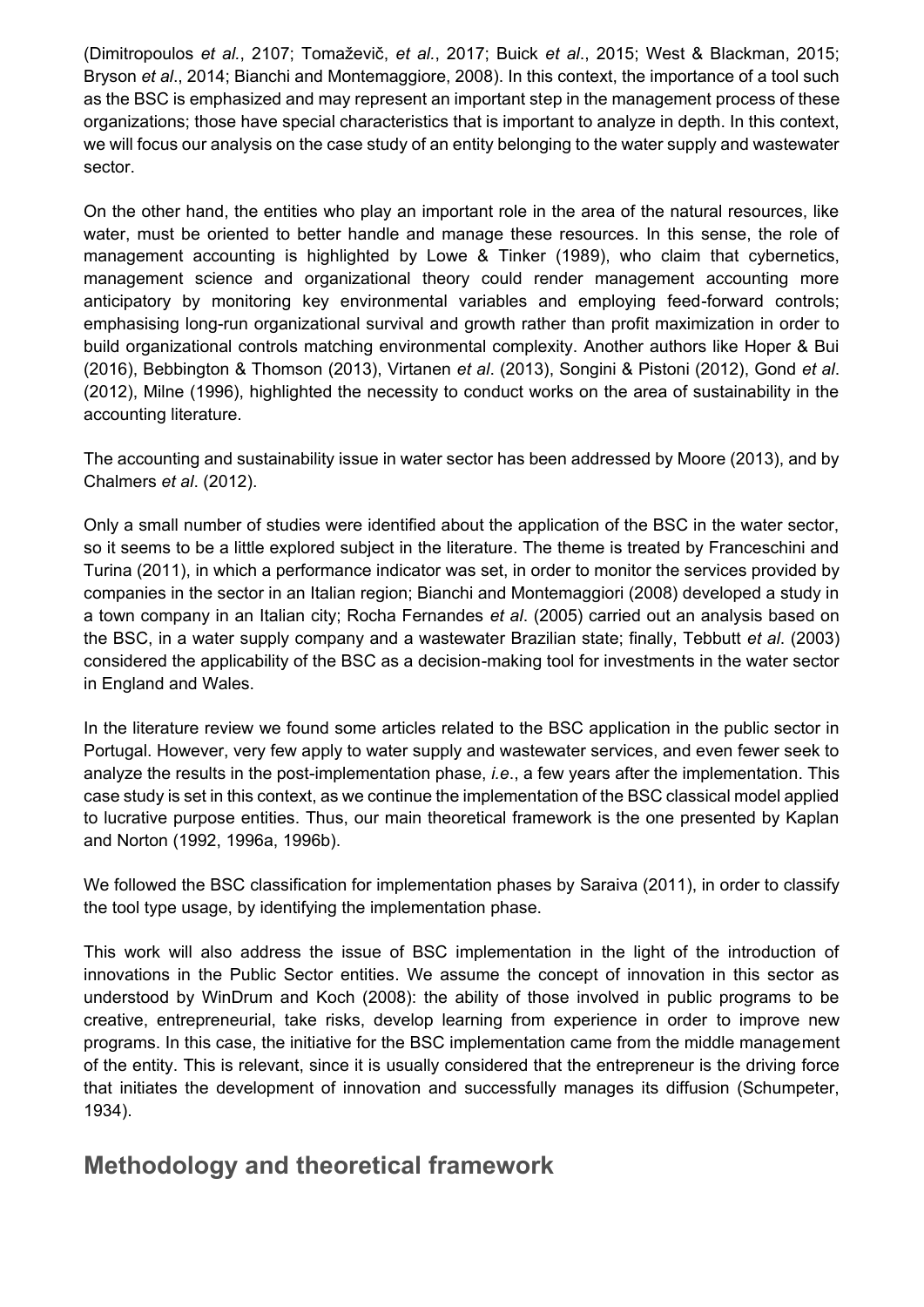We used qualitative methodology, namely through a case study. To deepen the research questions several interviews in the entity were conducted, including the person responsible for implementation and monitoring of the project, as well as the top management. These interviews were conducted during the first months of 2016; a second set of interviews, to the same actors, was conducted by the end of 2018. We also collected material directly from various sources, including: organization´s website information, the annual reports, internal documents provided by the entity, and several presentations made by the entity and publicly available.

In this context, the guidelines for qualitative studies cited by Ryan *et al.* (2002), Yin (2003) and Parker (2012) were followed. Thus, we understand that reality is created by organizational actors interacting with other actors and their environmental context; the researcher's role is to study and understand how the processes within the accounting and management control interact, reflect and generate specific events, activities and changes in organizations.

The issue of continued qualitative approach is justified if a close connection between research and actors is pursued, characteristic of this type of research instead of research carried out in a distanced way (Vaivio, 2008; Parker, 2012). This provides permeation and unzipping from within the organizational processes and analysis of the interaction of accounting with these processes (Parker, 2012).

This allows to move towards understanding and clarifying the application of accounting tools for organizational change situations (Ahrens et al, 2008; Parker, 2003, 2012), as well as processes of introducing innovation by extension.

Interviews were lead in a semi-structured way, by using a detailed script, in conjunction with the fact that many of the questions were open, allowing the respondents to present their point of view. It should also be noted that after an initial analysis of the responses to the first interview stage, some of the points that had raised doubts were clarified with the respondents.

As a result of this phase, the interviews were transcribed and their content analyzed in order to answer the research questions.

Although much of the theoretical framework has already been presented, we want to highlight and contextualize the issue of change in accounting management, coupled with the introduction of innovation. According to Chenhall and Moers (2015), the BSC had a significant impact on how the accounting profession conceive the relationship between management control systems and innovation strategy, based on "extended control notions" (Chenhall and Moers, 2015, p.6).

In this concept, extended control notions, the issue of innovation is referenced by WinDrum (2008, p. 9) to define conceptual innovations such as those that are particularly important for institutions operating under public or social aims, because they establish links between economic and social objectives of a public body and its operating logic.

Still on the issue of the spread of change in accounting management, and more specifically in relation to the diffusion process of adopting the BSC, Busco & Quattrone (2014), *cit. in* Busco *et al.* (2014), claim that its adoption is facilitated by the ability of the tool to create a scenario in which:

- Complex issues are translated into clear visual representations;

- Order and knowledge can be classified and reinvented;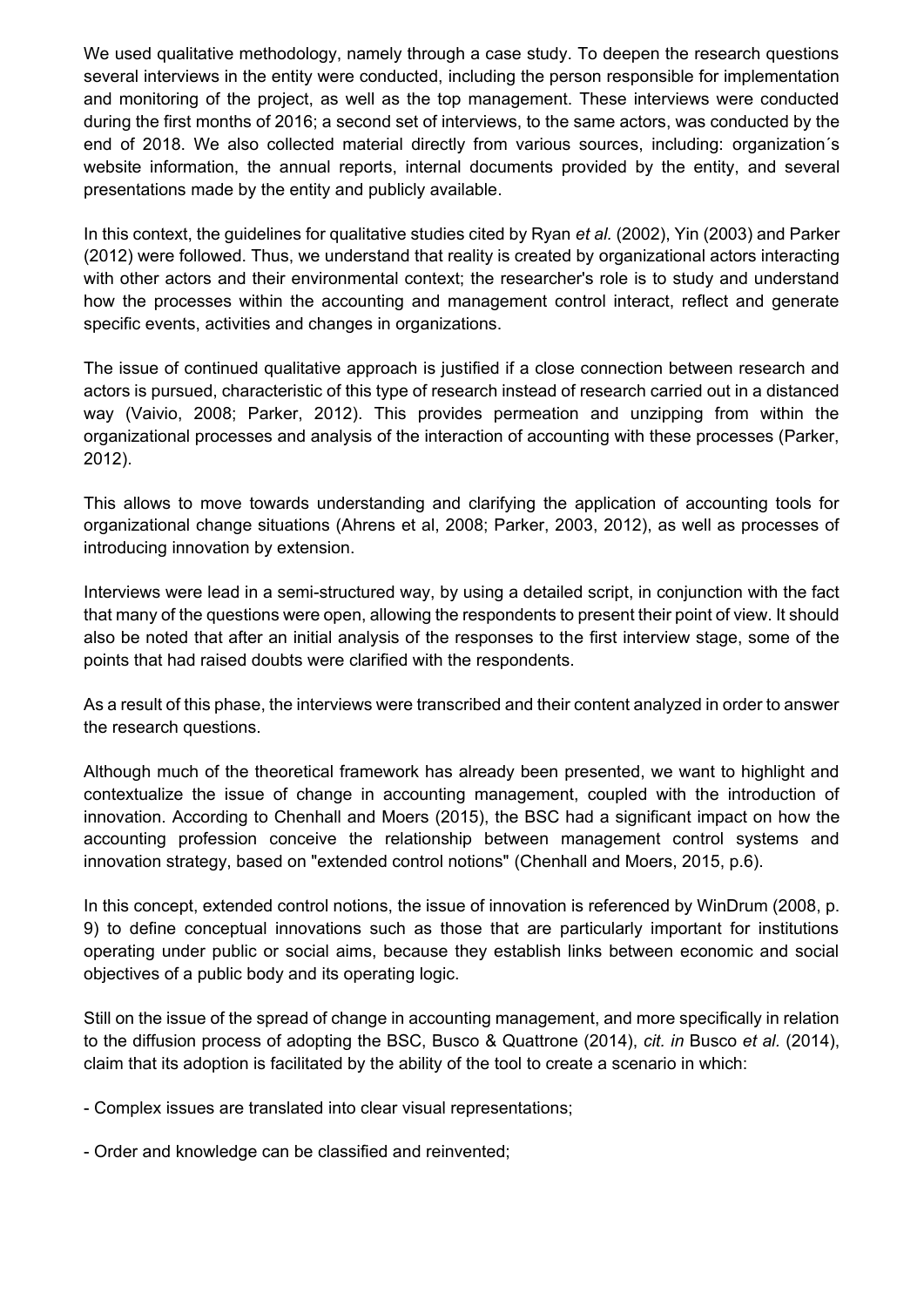- Interests may be accommodated through a constant process of questioning and reinvention

- The involvement of human resources is supported through participation in a recurring series of activities.

This last question, leads to how management innovations and the individuals responsible for them improve the efficiency of organizations and provide added-value ways of working (Kaplan, 1998).

Regarding this, Busco *et al.* (2014), fall within the capacity that BSC has to accommodate the interests of different users, allowing for a question and mediation route. This route leads to the construction of knowledge, by letting users question the strategic themes as well as the objectives and indicators.

Alongside these factors, the conditions within organizations seem to take influence on the adoption process and the BSC implementation success (Laitinen, 2001; Libby and Waterhouse, 1996; Shields, 1995; Innes and Mitchell, 1990).

# **Results and discussion**

This paper presents the work that has been done by the management of an entity in charge of the regional water supply and wastewater services of central Portugal. This is related to the consolidation of a board framework for management support, within the concept of BSC, whose purpose, according to the results of our interviews, is not only to build a performance evaluation system with integration of indicators for regulation, as well as a management tool for monitoring and evaluating the organizational strategy.

As stated by the organization, before making the BSC implementation decision, the entity was already using a performance evaluation system, with a number of non-financial indicators. However, it was a system where the goals do not communicate with each other, being mainly operative, relegating strategy, pursing a process approach. According to the responsible for implementing the BSC, the previous system had limitations because the strategic positioning of the entity or its systematization was not considered, nor the communication to its human resources.

### **Identification of the need for a new performance evaluation system**

Although there was previously in the entity an evaluation system, it was necessary to extend the performance analysis to the company's activities that were not regulated.

The system previously in force had arisen with the implementation of ISO 9001: 2008, ISO 14001:2004 and 18001:2007. Performance indicators and appropriate assessment of the sector Regulatory Authority also had repercussions in this system.

However, from the responsible for implementing the BSC perspective, the objectives of the Regulatory Authority were not fully consistent with those of the entity, and the same kind of problem relating to the indicators used arose.

These indicators were generated from either the referenced ISO standards or the Regulatory Authority, assuming no specificity in the reality of the organization, as it was necessary to extend the performance analysis to other business activities that were not regulated, the goals did not communicate with each other, they were not understandable/noticeable by the human resources of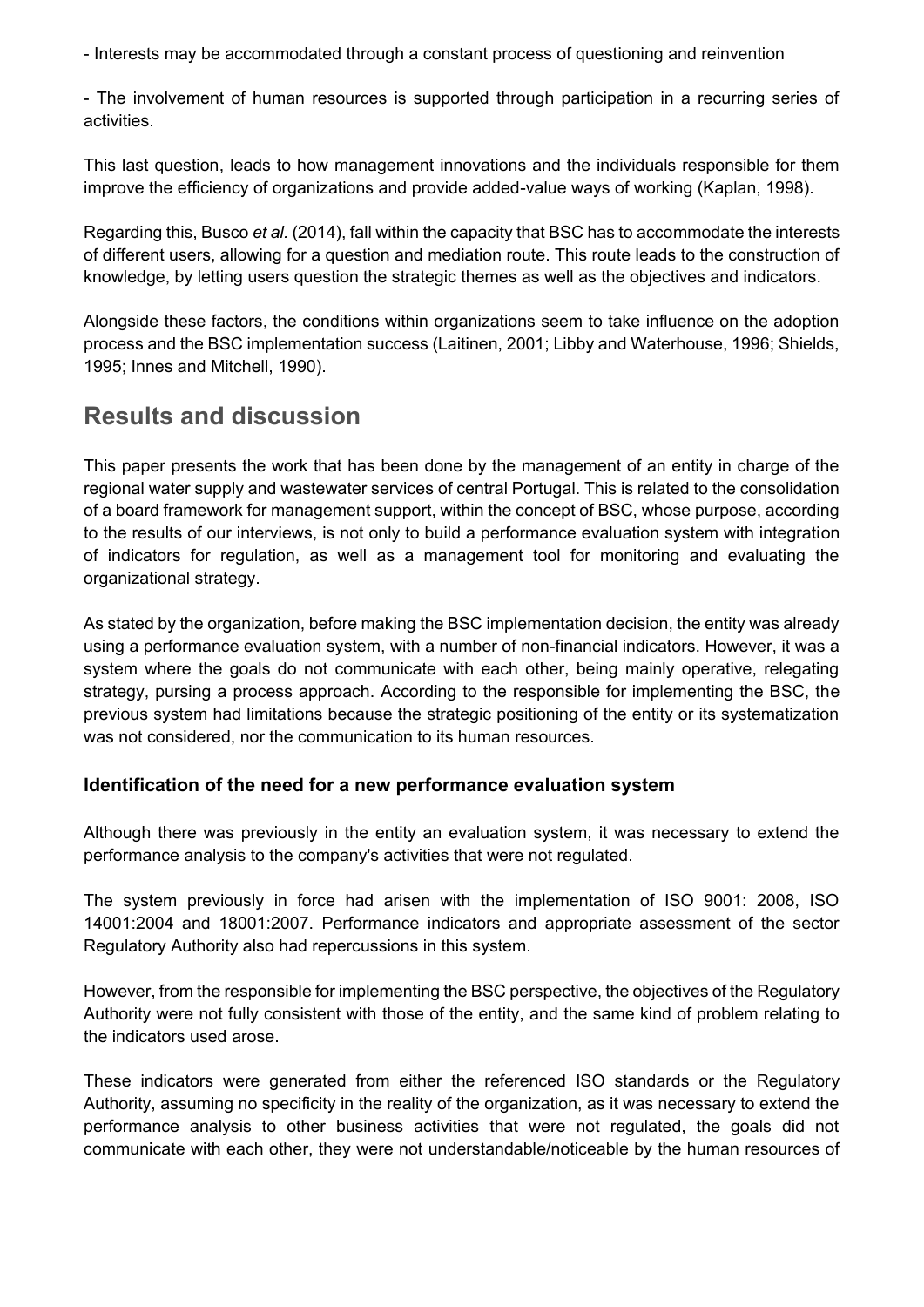the organization, they were not aligned with strategic issues and there was no clearly established relationship of cause and effect.

According to the interviews, the previous system was inadequate to address the organization's needs, as it was essential to systematize coherently and articulately its strategic objectives and identify, for each of these objectives, evaluation indicators of the respective performance, as well as initiatives to achieve compliance with the established goals.

Another of the identified needs was the communication strategy for human resources, as well as the actions developed for achieving the set goals. It was understood that the most effective way to meet these needs would be to implement a BSC for the entity.

The identification of the solution is related to the technician actual training course and skills. He is a certified accountant with basic academic training and registered with a professional association. When asked about the form of initial contact with the concept of BSC, he clearly identified two situations: participation in a post-graduation, where he had the first contact with it, as well as the integration, at a later date, in a short expertise course on the concept and its application. In relation to prior knowledge of the BSC concept, his answer was inconclusive. These facts seem to accord with the idea referenced by Saraiva & Alves (2015) on the main forms of diffusion of the BSC in Portugal.

In this case, the existence of organizational characteristics conducive to the introduction of innovation and change seems to have occurred:

- The presence of the necessary features of the individual actor and activities (Anderson, 1995), in the sense that the initiative comes from a specific actor within the entity, which entrepreneurially, promotes the incorporation of innovation activities of his competence;

- The ability to promote change (Libby and Waterhouse, 1996) - the actor has technical skills to promote change through the introduction of innovation;

- The presence of facilitators of change and introduction of innovation (Innes and Mitchell, 1990; Laitinen, 2001) – embodied, in this case, in taking part in academic and professional training that allowed the actor to obtain knowledge and application of this knowledge in the implementation of change.

### **BSC Implementation**

The BSC implementation process took place between 2010 and 2011. The promoter of the initiative said it was very easy to gain top management acceptance. He characterized the entity's management as participatory, in the sense that it encourages dialogue with the entity's employees, it listens to their proposals and ideas, and then decides in accordance with the outlined objectives.

Based on the mission and vision of the organization, the following broad guidelines were defined and its strategic themes identified: economic and financial sustainability, guidelines issued by the shareholder, quality of life of county citizens, quality of service.

At a later stage, the strategy was outlined, anchored in the organization's mission and vision. The mission, according to the organization's website, aims "(...) to ensure the quality of municipal public services of water supply, wastewater and municipal waste at a socially acceptable cost, and ensure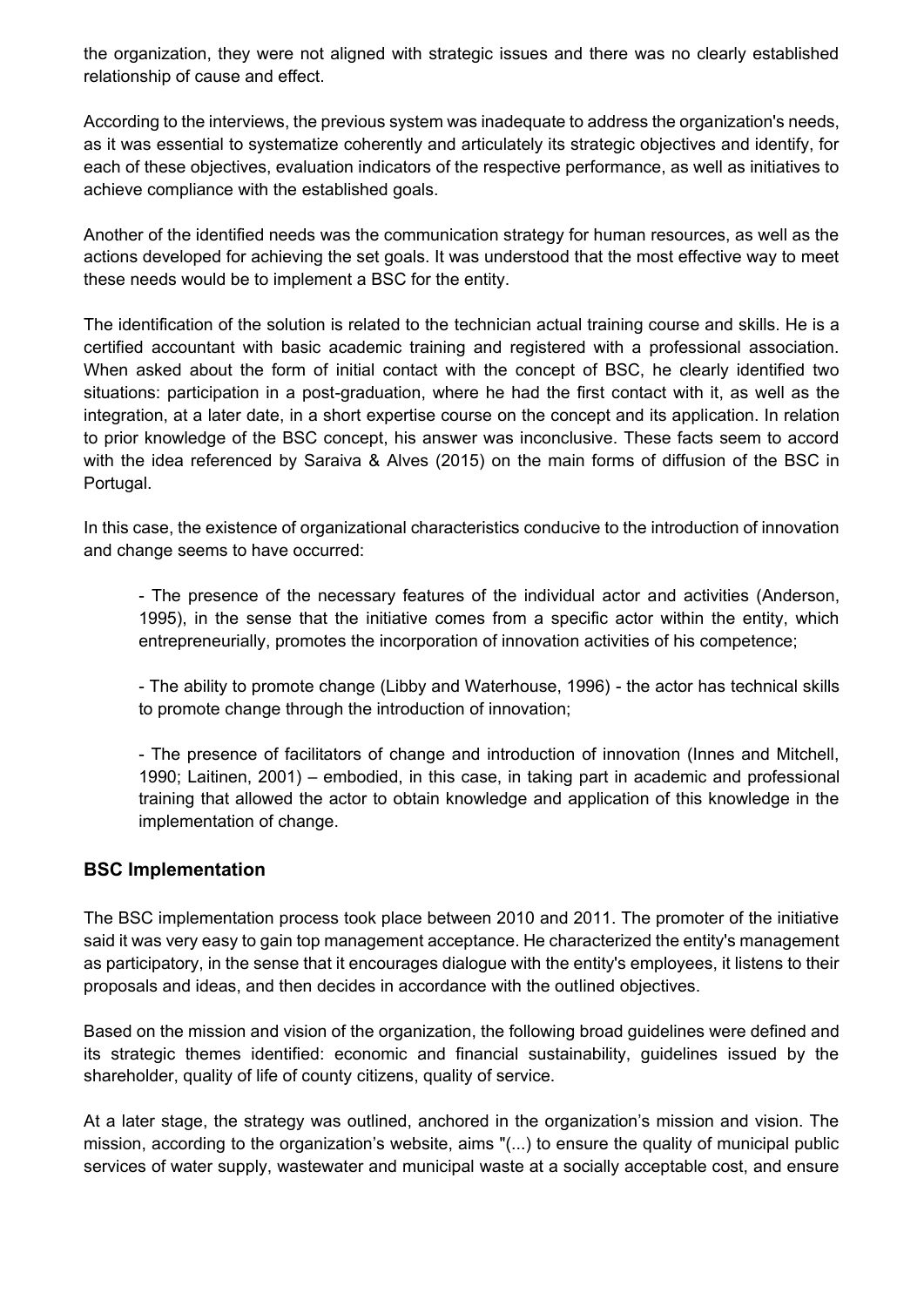that all other tasks delegated by municipality (...) are developed with effectiveness and efficiency criteria, promoting the quality of life and obeying the economic, financial and environmental sustainability criteria." Also according the same, the vision embodied in "(...) being a management company of national reference in respect of public water supply services, wastewater and municipal waste and contribute to (...) being a county with the country's best quality of life. "

At this stage the mission and vision of the organization were incorporated into the Classic BSC prospects model, resulting in the strategy map in Figure 1.



### **Figure 1 - Entity's strategy map**

Source: entity's internal data

Caption: H.W. - High Water (clean Water); R.W. – Residual Water (sanitation system); U.W. - Urban Waste.

This strategy map distinctive feature is the fact that goals were integrated in each perspective. These objectives have been characterized as strategic by the entity's management. Cause and effect relations between the objectives of the three perspectives of the strategy map were also cited, except for the Learning and Growth perspective. According to the interviews, those responsible for implementing the BSC stated that not identifying cause and effect relationships in the basic perspective objectives is due to the fact that these are transversal to the organization and take impact in all strategic goals.

The interview also shown that obtaining consensus was the least complicated situation, whereas setting objectives and goals were the most complex aspects of system design. However, it is important to emphasize that many of the indicators used to measure the performance of regulated services were previously tested. For other sectors of the company, the choice of indicators was also consensual.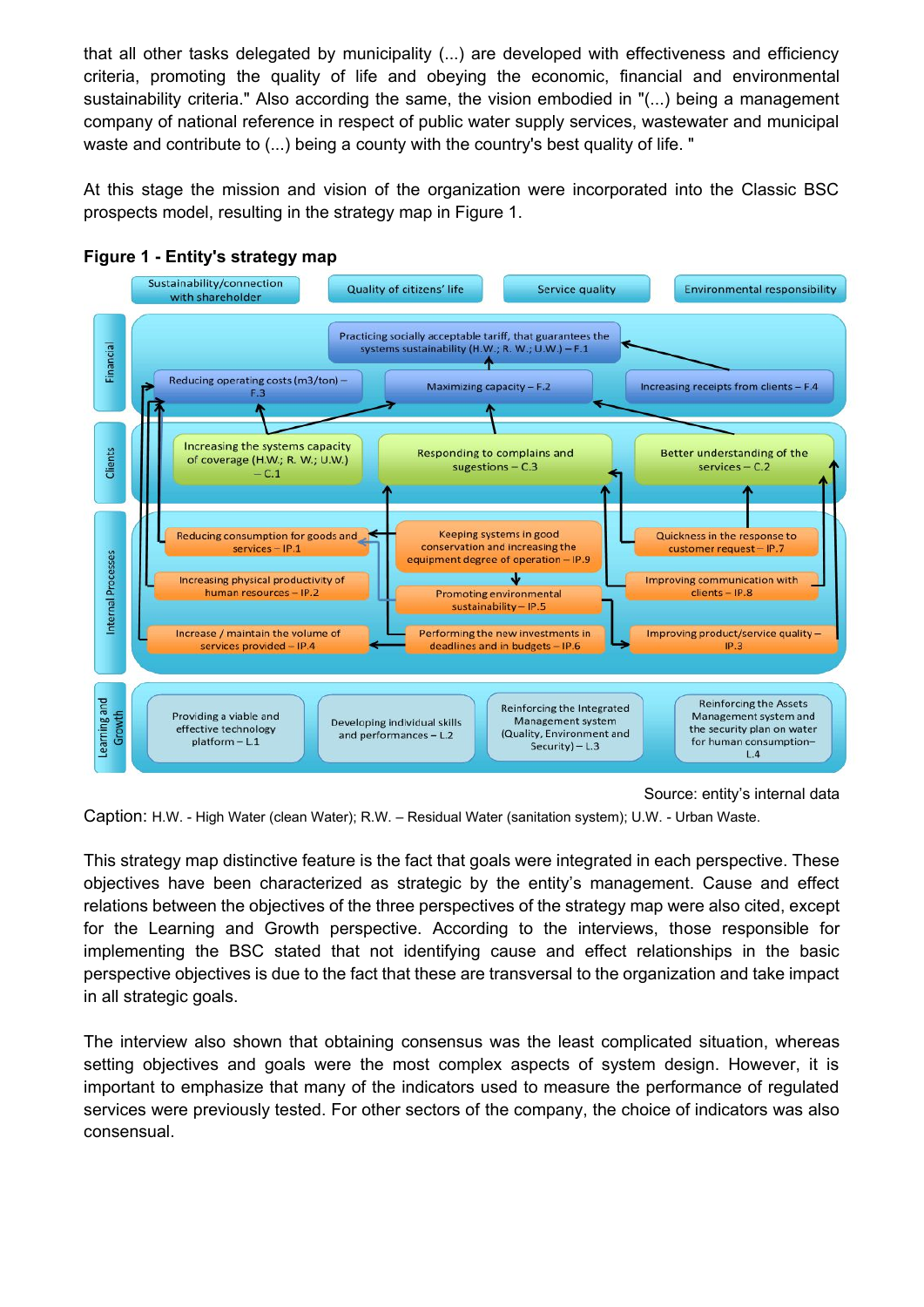The objectives were subsequently translated into indicators. The interviews identified that the indicators selected by the Regulatory Authority in its evaluation model were integrated into the BSC. The indicators from the model used by the Regulatory Authority are integrated in the three top perspectives, *i.e.*, just do not integrate the Learning and Growth perspective.

According to the analysis results, the Regulatory Authority did not have in its model any indicator that could be integrated into the basic perspective. On the other hand, another purpose behind the implementation of the BSC was the strategy communication. The person responsible for implementing the BSC clearly mentioned this aspect during interviews: "(...) it was necessary to translate the strategic objectives into the language of our company, so that everyone would understand them".

It was also noted by those responsible that "it was necessary to extend the performance analysis to other company activities that were not regulated."

Below are displayed the indicators associated with each perspective, in Figures 2 to 4. We followed the order in which the first contribute to or justify the following perspective. We start our analysis with the learning and growth and end in the financial and clients perspective.

| Perspetive             | S.M.<br>(S.O.) | Performance Indicator                     | Reg.Auth. | <b>Measure</b><br>unit | 2014         | 2014<br>goal | Performance  |  |
|------------------------|----------------|-------------------------------------------|-----------|------------------------|--------------|--------------|--------------|--|
|                        |                |                                           |           |                        |              |              | 100,49%      |  |
|                        |                | A.1.1 - Facilities georeferentiation Wss  | No.       | $\frac{0}{0}$          | 100          | 90           | 111,00%      |  |
|                        | A.1            | A.1.2 - Facilities georeferentiation WSS  | No.       | $\%$                   | 90           | 90           | 100.00%      |  |
|                        |                | A.1.3 - Facilities georeferentiation UWMS | No        | $\frac{0}{0}$          | 90           | 90           | 100.00%      |  |
| Learning<br>and growth | A.2            | A.2.1 - Training hours                    | No        | hours                  | 3.672        | 750          | 489,60%      |  |
|                        |                | A.3.1 - # Major compliance QESMS          | No        | unit                   | 0            | 0            | 100.00%      |  |
|                        | A.3            | A.3.2 - # Minor compliance QESMS          | No        | unit                   | 8            | 8            | 100.00%      |  |
|                        |                | A.4.1 - Completion and update AIM         | No        | $\%$                   | 80           | 70           | 114,29%      |  |
|                        | A.4            | A.4.2 - Completion and update WSP         | <b>No</b> | %                      | 70<br>$\sim$ | 70           | 100.00%<br>. |  |

#### **Figure 2 - Overview of learning and growth indicators**

Source: entity's internal data.

Caption: S.M. (S.O.) – StrategyMap (StrategicOrientation); Reg.Auth. – Regulatory Authority; Wss – Water supply system; WSS - Wastewater Sanitation System; UWMS - Urban Waste Management System; QESMS - Quality , Environment and Safety Management System; AIM - Asset Infrastructure Management; WSP - Water Safety Plan.

We highlight the following facts: Learning and Growth perspective includes measures such as the number of training hours related to the development of skills and individual performances; the number of compliances with the consolidation of the quality system, environment and safety; the georeference infrastructure, regarding the availability of a reliable technology platform; the degree of completion and upgrading of *AIM* and *WSP*, related to the property management system and respective consolidation and water for human consumption safety plan .

It seems that the defined set of indicators adheres to the model proposed by Kaplan & Norton (1996a), in the subdivision of this perspective in indicators related to human resources and respective learning, as well as in information and management systems of assets.

We also highlight the fact that all indicators integrated in this perspective are not referenced in the Regulatory Authority model - which indicates that the Regulator does not consider this level on its own model, since the interviews showed that all entity model indicators were integrated into the organizational BSC.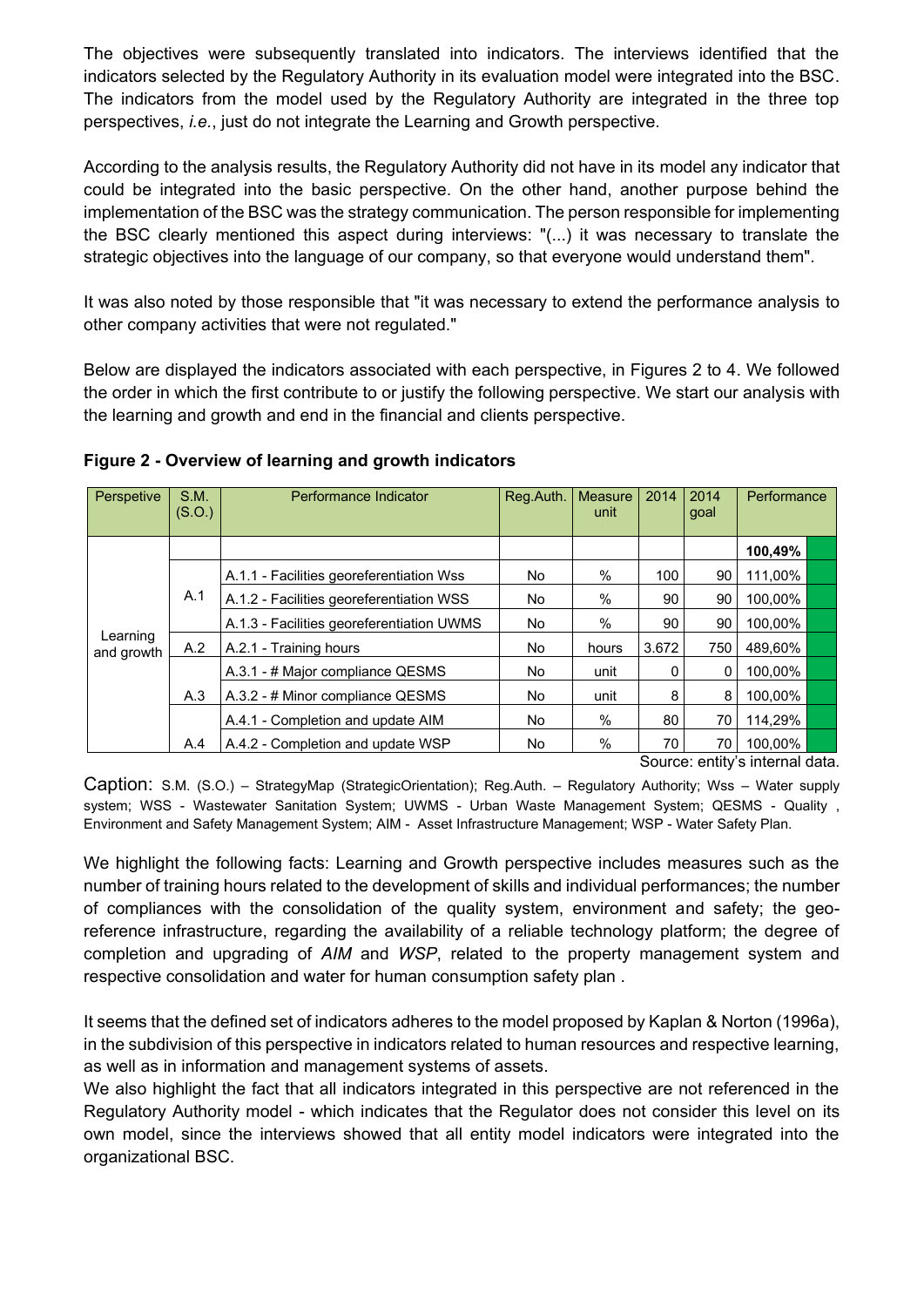Here, once again, the critical spirit and leadership characteristics of promoters of innovation are evidenced, based on the vision of the development of intellectual abilities, which are connected to the approaches of NPM. The introduction of innovations has been repeatedly associated with these new management practices within the public entity sector, responsible for promoting modernization in the sector (Saraiva & Gabriel, 2016; Salge & Vera, 2012).

As far as the aspects of sustainability, we highlight the indicators referring to strategic orientation relating to AIM - Asset Infrastructure Management and WSP - Water Safety Plan, because these ones are directly related to the quality of the system operational conditions, and to the promotion of environmental sustainability.

| Perspetiv | S.M.   | Performance Indicator                                                           | Reg.Aut        | Measur        | 2014     | 2014             | Performance |  |
|-----------|--------|---------------------------------------------------------------------------------|----------------|---------------|----------|------------------|-------------|--|
| e         | (S.O.) |                                                                                 |                | e unit        |          | goal             |             |  |
|           |        |                                                                                 |                |               |          |                  |             |  |
|           |        |                                                                                 |                |               |          |                  | 100,49%     |  |
|           |        | IP.1.1 - Influx of Rainwater                                                    | No             | $\%$          | 119,34   | 104,25           | 85,53%      |  |
|           |        | IP.1.2 - # Waste delivered for treatment                                        | $\overline{N}$ | $\frac{0}{0}$ | 3,76     | $-0,5$           | 59,44%      |  |
|           |        | IP.1.3 - Energy consumption in Wss                                              | $\overline{N}$ | unit          | 0,78     | 0,76             | 98,97%      |  |
|           |        | IP.1.4 - Energy consumption in WSS                                              | $\overline{N}$ | unit          | 0,76     | 0,72             | 94,86%      |  |
|           |        | IP.1.5 - Expenses with the completion                                           |                |               |          |                  |             |  |
|           | IP.1   | and distribution of billing invoices and                                        | <b>No</b>      | €             | 144.562  | 149.916          | 103,57%     |  |
|           |        | office supplies                                                                 |                |               |          |                  |             |  |
|           |        | IP.1.6 - Average fuel consumption of                                            |                |               |          |                  |             |  |
|           |        | waste collection vehicles                                                       | No             | $\%$          | 53,43    | 50,45            | 94,10%      |  |
|           |        | IP.1.7 - Expenses with equipment and                                            |                |               |          |                  |             |  |
|           |        | vehicles compensation of regulated                                              |                |               |          |                  |             |  |
|           |        | services                                                                        | No             | €             | 72.480   | 91.000           | 120,35%     |  |
|           |        | IP.2.1 - Suitability of Human Resources                                         |                |               |          |                  |             |  |
|           |        | in H.W.                                                                         | Yes            | unit          | 1,62     | $\overline{2}$   | 81,15%      |  |
|           |        | IP.2.2 - Suitability of Human Resources                                         |                |               |          |                  |             |  |
|           |        | in R.W.                                                                         | Yes            | unit          | 4,17     | 5                | 98,34%      |  |
|           |        | IP.2.3 - Suitability of Human Resources                                         |                |               |          |                  |             |  |
|           | IP.2   | in M.W.                                                                         | Yes            | unit          | 2,4      | 1,5              | 120,04%     |  |
|           |        | IP.2.4 - Absenteeism rate                                                       | $\overline{N}$ | $\frac{0}{0}$ | 6,49     | $\overline{4,5}$ | 55,78%      |  |
|           |        | IP.2.5 - Workplace accidents -                                                  |                |               |          |                  |             |  |
|           |        | frequency indexes                                                               | No             | unit          | 49,55    | 40               | 76,11%      |  |
|           |        | IP.2.6 - Workplace accidents - severity                                         |                |               |          |                  |             |  |
|           |        | indexes                                                                         | No             | unit          | 1.172    | 400              | -93,00%     |  |
| Internal  | IP.3   | IP.3.1 - Occurrence of supply disruption                                        | Yes            | unit          | 0,17     | 0                | 96,50%      |  |
| Processes |        | IP.3.2 - Water quality                                                          | Yes            | $\%$          | 99,82    | 99               | 100,83%     |  |
|           |        | IP.3.3 - Occurrence of floods in                                                |                |               |          |                  |             |  |
|           |        | wastewater - R.W.                                                               | Yes            | unit          | 5,71     | 0                | 28,68%      |  |
|           |        | IP.3.4 - Containers laundering                                                  | Yes            | unit          | 6,35     | $\,6$            | 101,94%     |  |
|           |        | IP.4.1 - Water not billed                                                       | Yes            | $\frac{0}{6}$ | 35,89    | 31,4             | 85,70%      |  |
|           | IP.4   |                                                                                 |                |               | 2.624.84 | 2.599.48         |             |  |
|           |        | IP.4.2 - Invoiced m3 of Supplied Water                                          | No             | unit          | 5        | 0                | 100,98%     |  |
|           |        |                                                                                 |                |               | 2.283.99 | 2.157.72<br>2    |             |  |
|           |        | IP.4.3 - Invoiced m3 of wastewater<br>IP.4.4 - Invoiced m3 in special contracts | No             | unit          | 5        |                  | 105,85%     |  |
|           |        | $- U.W.$                                                                        | No             | unit          |          |                  |             |  |
|           |        |                                                                                 |                |               | 19.048   | 18.500           | 102,96%     |  |
|           |        | IP.5.1 - Water actual losses                                                    | Yes            | unit          | 142      | 131,97           | 92,49%      |  |
|           |        | IP.5.2 - Licensing compliance for the                                           |                |               |          |                  |             |  |
|           |        | water abstractions                                                              | Yes            | $\%$          | 100      | 100              | 100,00%     |  |
|           |        | IP.5.3 - Energetic efficiency of pumping                                        |                |               |          |                  |             |  |
|           |        | facilities in H.W.                                                              | Yes            | unit          | 0,40     | 0,41             | 103,17%     |  |
|           |        | IP.5.4 - Energetic efficiency of pumping                                        |                |               |          |                  |             |  |
|           | IP.5   | facilities in R.W.                                                              | Yes            | unit          | 1,20     | 0,88             | 63,98%      |  |
|           |        | IP.5.5 - Adequate disposal of collected                                         |                |               |          |                  |             |  |
|           |        | wastewater                                                                      | Yes            | $\%$          | 100      | 100,00           | 100,00%     |  |
|           |        | IP.5.6 - Wastewater emergency                                                   |                |               |          |                  |             |  |
|           |        | discharge control in R.W.                                                       | Yes            | $\%$          | 95,45    | 100,00           | 95,46%      |  |
|           |        | IP.5.7 - Accomplished tests on                                                  |                |               |          |                  |             |  |
|           |        | wastewater                                                                      | Yes            | $\%$          | 100,00   | 100,00           | 100,00%     |  |

#### **Figure 3 - Internal Process Perspective Indicators:**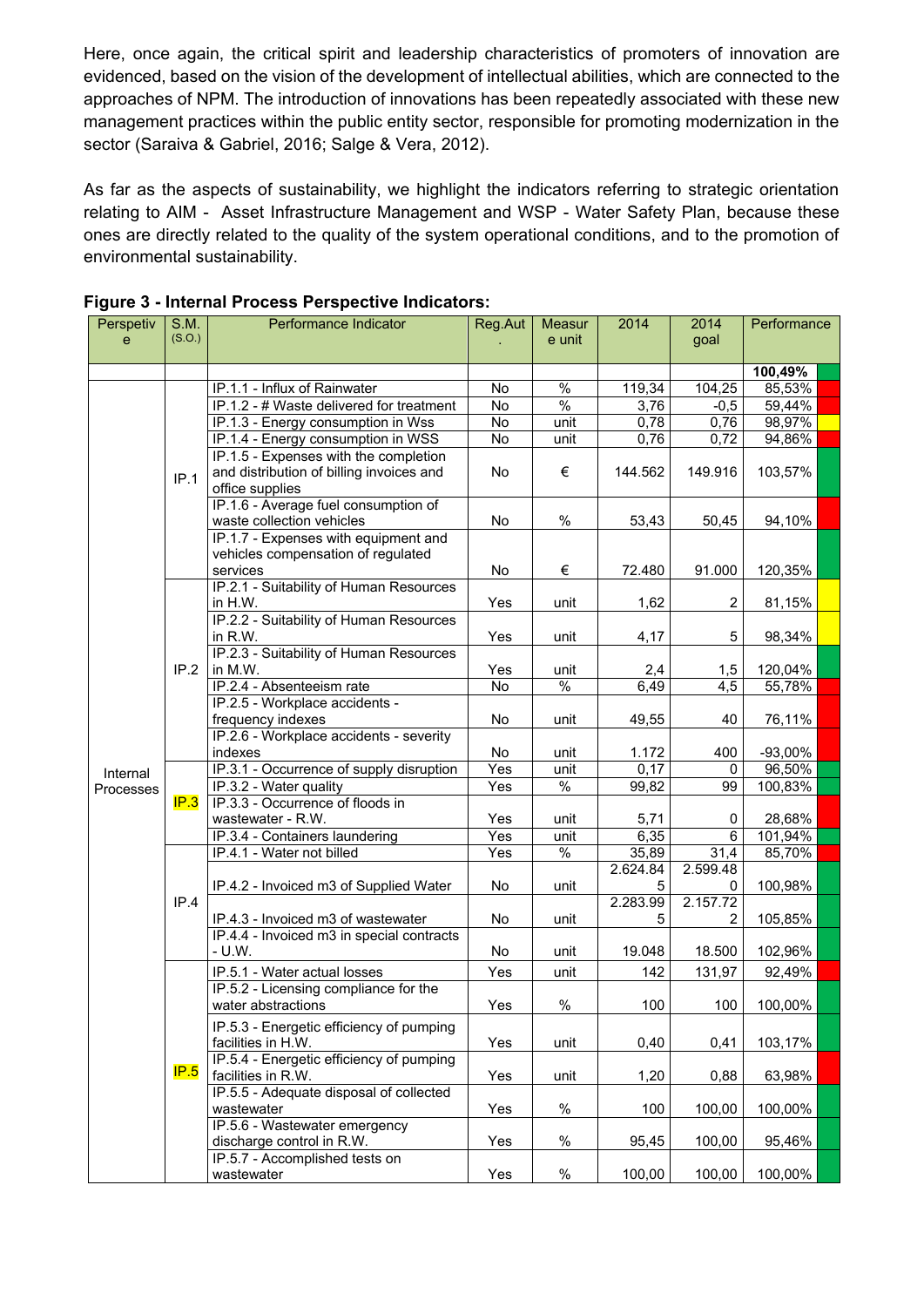| IP.5.8 - Compliance with water                   |                |               |         |         |            |  |
|--------------------------------------------------|----------------|---------------|---------|---------|------------|--|
| discharge parameters                             | Yes            | $\%$          | 98,93   | 85,68   | 115,31%    |  |
| IP.5.9 - Destination of muds resulting           |                |               |         |         |            |  |
| from wastewater treatment - R.W.                 | Yes            | $\%$          | 100,00  | 100,00  | 100,00%    |  |
| IP.5.10 - Use of energy resources in             |                |               |         |         |            |  |
| municipal waste - M.W.                           | Yes            | unit          | 5,69    | 5,86    | 102,94%    |  |
| IP.5.11 - Emission of greenhouse gas in          |                |               |         |         |            |  |
| urban waste - U.W.                               | Yes            | unit          | 17,26   | 17,39   | 100,74%    |  |
| Gap in performing/executing new                  |                |               |         |         |            |  |
| investment<br>IP.6                               | No             | %             | 22,83   | 20,00   | 85,87%     |  |
| Gap on the contracted amount of the              |                |               |         |         |            |  |
| planned works                                    | No.            | %             | 0,00    | 0,00    | 100%       |  |
| IP.7.1 - Maximum execution time -                |                |               |         |         |            |  |
| installation of new water consumption            |                |               |         |         |            |  |
| readers                                          | No             | $\%$          | 94,50   | 95,00   | 99,48%     |  |
| IP.7.2 - Average execution time - water          |                |               |         |         |            |  |
| and sanitation extensions                        | No             | $\%$          | 91,32   | 90,00   | 101,47%    |  |
| IP.7.3 - Average execution time -                |                |               |         |         |            |  |
| cleaning of septic tanks                         | No             | %             | 100,00  | 95,00   | 105,26%    |  |
| IP.7<br>IP.7.4 - Average execution time -picking |                |               |         |         |            |  |
| of greens                                        | No             | $\%$          | 99,60   | 95,00   | 104,18%    |  |
| IP.7.5 - Average execution time -picking         |                |               |         |         |            |  |
| of monsters                                      | No             | $\%$          | 98,30   | 95,00   | 103,48%    |  |
| IP.7.6 - Deadline for information and            |                |               |         |         |            |  |
| responses in construction processes              | No             | $\%$          | 100,00  | 95,00   | 105,26%    |  |
| IP.7.7 - Deadline for information and            |                |               |         |         |            |  |
| responses in allotments processes                | No             | $\%$          | 100,00  | 80,00   | 125%       |  |
| IP.8.1 - Service interruption notices            |                |               |         |         |            |  |
| (scheduled)                                      | No             | $\%$          | 100,00  | 100,00  | 100%       |  |
| IP.8.2 - Implementation of a digital desk        | $\overline{N}$ | $\frac{0}{0}$ | 25,00   | 90,00   | 27,78%     |  |
| IP.8.3 - Promoting environmental<br>IP.8         |                |               |         |         |            |  |
| awareness raising actions                        | No             | unit          | 30      | 70      | 42,86%     |  |
| IP.8.4 - Number of news reports on the           |                |               |         |         |            |  |
| company site                                     | No             | unit          | 17      | 6       | 283,33%    |  |
| IP.9.1 - Rehabilitation of pipelines in          |                |               |         |         |            |  |
| H.W.                                             | Yes            | $\%$          | 0,51    | 0,58    | $-103,75%$ |  |
| IP.9.2 - Malfunctions in pipelines               | Yes            | unit          | 18,82   | 10,51   | 68,54%     |  |
| IP.9.3 - Rehabilitation of collectors            | Yes            | $\frac{0}{0}$ | 0,42    | 2,55    | 16,33%     |  |
| IP.9.4 - Occurrence of structural                |                |               |         |         |            |  |
| IP.9<br>collapses in collectors                  | Yes            | unit          | 0,77    | 0,00    | 80,80%     |  |
| IP.9.5 - Recycling of packaging wastes           | Yes            | $\frac{0}{6}$ | 124,48  | 141,00  | 88,28%     |  |
| IP.9.6 - Renewal of the vehicle fleet in         |                |               |         |         |            |  |
| M.W.                                             | Yes            | unit          | 426.313 | 430.202 | 100,90%    |  |
| IP.9.7 - Profitability of vehicle fleet in       |                |               |         |         |            |  |
| M.W.                                             | Yes            | unit          | 539,08  | 543,00  | 99,28%     |  |

Source: entity's internal data.

Caption: S.M. (S.O.) – StrategyMap (StrategicOrientation); Reg.Auth. – Regulatory Authority; Wss – Water supply system; WSS - Wastewater Sanitation System; H.W. – High Waters; R.W. – Residual Water (sanitation system); M.W. - Municipal Waste

A large number of indicators is considered in the internal process perspective. Since the total model is composed of one hundred and nine indicators, this perspective includes fifty-two. The definition of indicators was reported by the head of the project, as one of the greatest difficulties in implementing the BSC. This definition also involved the calculation of the respective formulas for the indicators, in order to assess the performance and goals achievement. In order to achieve the realization of the goals set, actions to be developed have been identified, and responsibility for the implementation of those actions assigned to the various elements within the organization.

According to interviews, the question of the definition of action and result indicators (lag and lead) was not present at the time of system construction.

On the other hand, one of the underlying concerns during the construction of the BSC was the issue of addressing the needs of system users, being assumed all of the stakeholders. Thus, it is natural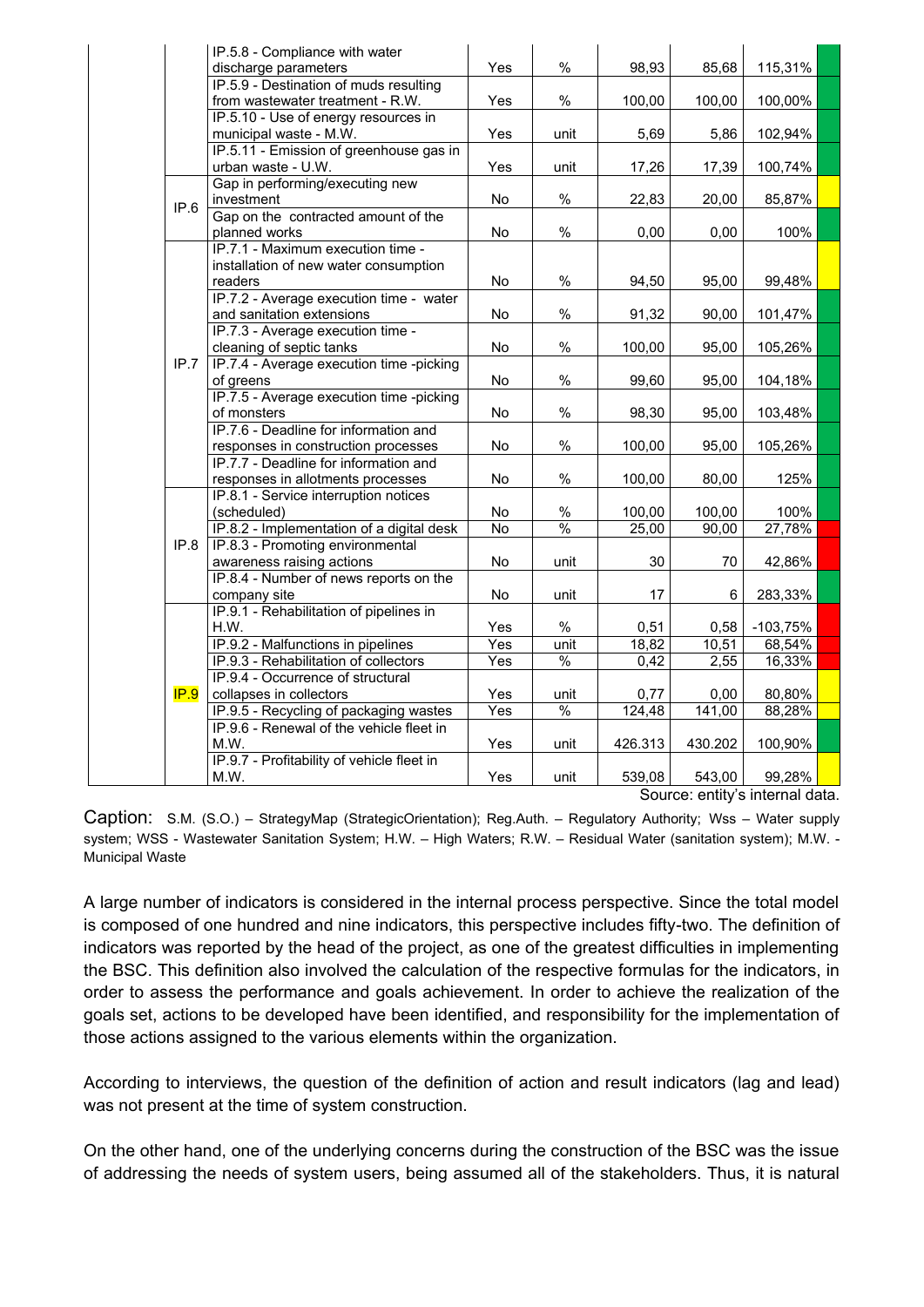that the number of indicators in this perspective is very high, since the following were assumed as recipients: the entity itself, the Regulatory Authority, financial auditing firms, auditing companies under the certification schemes, and quality management by ISO standards (NP ISO 9001: 2008, EN ISO 14001: 2012 and OHSAS 18001: 2007 / NP 4397: 2008).

The range of needs that this information was designed to address also leads to the expansion of this perspective. Concerning the response to the organization's needs, the information essentially serves management purposes - including control, monitoring strategy, decision-making. With regard to the needs of the Regulatory Authority, the information is for the purpose of assessing the quality of service of regulated services, involving regulation by comparison, as well as the benchmarking exercise. Regarding the latter aspect, it essentially assists evaluation of the objectives defined within the quality, environment and safety management system.

As to the purpose of Sustainability Development Goals, related to water, we should highlight that the indicators designed in IP.3 (maintaining product/service quality), IP.5 (promotion of environmental sustainability), and IP.9 (quality of the system operational conditions), seems to contribute to the purpose of the objectives of SDGs.

| Perspetive | S.M. | Performance Indicator                                                                    | Reg.Aut.                    | Mea           | 2014           | 2014                    | Performance        |
|------------|------|------------------------------------------------------------------------------------------|-----------------------------|---------------|----------------|-------------------------|--------------------|
|            |      |                                                                                          |                             | sure          |                | qoal                    |                    |
|            |      |                                                                                          |                             | unit          |                |                         |                    |
|            |      | <b>Global Performance</b>                                                                |                             |               |                |                         | 100,49%            |
|            |      | F.1.1 - Affordability of H.W. service                                                    | Yes                         | $\%$          | 0,23           | 0,25                    | 100,40%            |
|            |      | F.1.2 - Affordability of R.W. service                                                    | Yes                         | $\%$          | 0,38           | 0,42                    | 100,24%            |
|            | F.1  | F.1.3 - Affordability of U.W. service                                                    | Yes                         | $\%$          | 0,17           | 0, 19                   | 100,53%            |
|            |      | F.1.4 - Coverage of total spending in H.W.                                               | Yes                         | unit          | 1,09           | 1                       | 101,70%            |
|            |      | F.1.5 - Coverage of total spending in R.W.                                               | Yes                         | unit          | 0,97           | $\mathbf{1}$            | 98,10%             |
|            |      | F.1.4 - Coverage of total spending in U.W.                                               | Yes                         | unit          | 1,08           | $\mathbf{1}$            | 102,20%            |
|            |      | F2.1 - Membership/customer adhesion to H.W.                                              |                             |               |                |                         |                    |
| Financial  |      | service                                                                                  | Yes                         | %             | 97,81          | 90                      | 108,68%            |
|            | F.2  | F2.2 - Membership/customer adhesion to R.W.                                              |                             |               |                |                         |                    |
|            |      | service                                                                                  | Yes                         | %             | 97,72          | 87                      | 112,32%            |
|            |      | F.2.3 - Total number of clients in U.W.                                                  | No                          | $\%$          | 89,38          | 89                      | 100,44%            |
|            |      | F.3.1 - Operating costs per unit in H.W.                                                 | No                          | unit          | 0,39           | 0,42                    | 107,14%            |
|            | F.3  | F.3.1 - Operating costs per unit in R.W.                                                 | <b>No</b>                   | unit          | 0,72           | 0,8                     | 110%               |
|            |      | F.3.1 - Operating costs per unit in U.W.                                                 | No                          | unit          | 75,91          | 81,95                   | 107,37%            |
|            | F.4  | F.4.1 - Shipping time of listing debts for                                               |                             |               |                |                         |                    |
|            |      | litigation                                                                               | No                          | %             | 69,56          | 90                      | 77,29%             |
|            |      | C.1.1 - Physical accessibility of H.W. service                                           | Yes                         | $\frac{0}{6}$ | 99,66          | 99                      | 100,67%            |
|            |      | C.1.2 - Physical accessibility of R.W. service                                           | Yes                         | %             | 95,56          | 96                      | 99,54%             |
|            | C.1  | C.1.3 - Physical accessibility of U.W. service -                                         |                             |               |                |                         |                    |
|            |      | undifferentiated collection                                                              | Yes                         | %             | 95,36          | 94                      | 101,45%            |
|            |      | C.1.4 - Physical accessibility of U.W. service -                                         |                             |               |                |                         |                    |
|            |      | selective collection                                                                     | Yes                         | %             | 67,32          | 66                      | 102,01%            |
|            |      | C.2.1 - Customer satisfaction survey - Wss<br>C.2.2 - Customer satisfaction survey - WSS | $\overline{N}$<br><b>No</b> | unit<br>unit  | 3,73<br>3,68   | 3,5<br>$\overline{3,5}$ | 106,57%<br>105,14% |
|            |      | C.2.3 - Customer satisfaction survey - UWMS                                              | $\overline{N}$              | unit          | 3,57           | $\overline{3,5}$        | 102,00%            |
|            |      | C.2.4 - Comparison of quality of service in                                              |                             |               |                |                         |                    |
| Clients    |      | relation to the neighboring municipalities -                                             |                             |               |                |                         |                    |
|            | C.2  | Wss (RASARP)                                                                             | No                          | unit          | $\mathfrak{S}$ | 3                       | 100%               |
|            |      | C.2.5 - Comparison of quality of service in                                              |                             |               |                |                         |                    |
|            |      | relation to the neighboring municipalities -                                             |                             |               |                |                         |                    |
|            |      | WSS (RASARP)                                                                             | No                          | unit          | 3              | 3                       | 100%               |
|            |      | C.2.6 - Comparison of quality of service in                                              |                             |               |                |                         |                    |
|            |      | relation to the neighboring municipalities -<br>UWMS (RASARP)                            | No                          |               | 5              | 3                       | 33%                |
|            |      |                                                                                          |                             | unit          |                |                         |                    |
|            | C.3  | C.3.1 - Responding to complaints and                                                     |                             |               |                |                         |                    |

#### **Figure 4 - Indicators of Financial and Clients Perspectives:**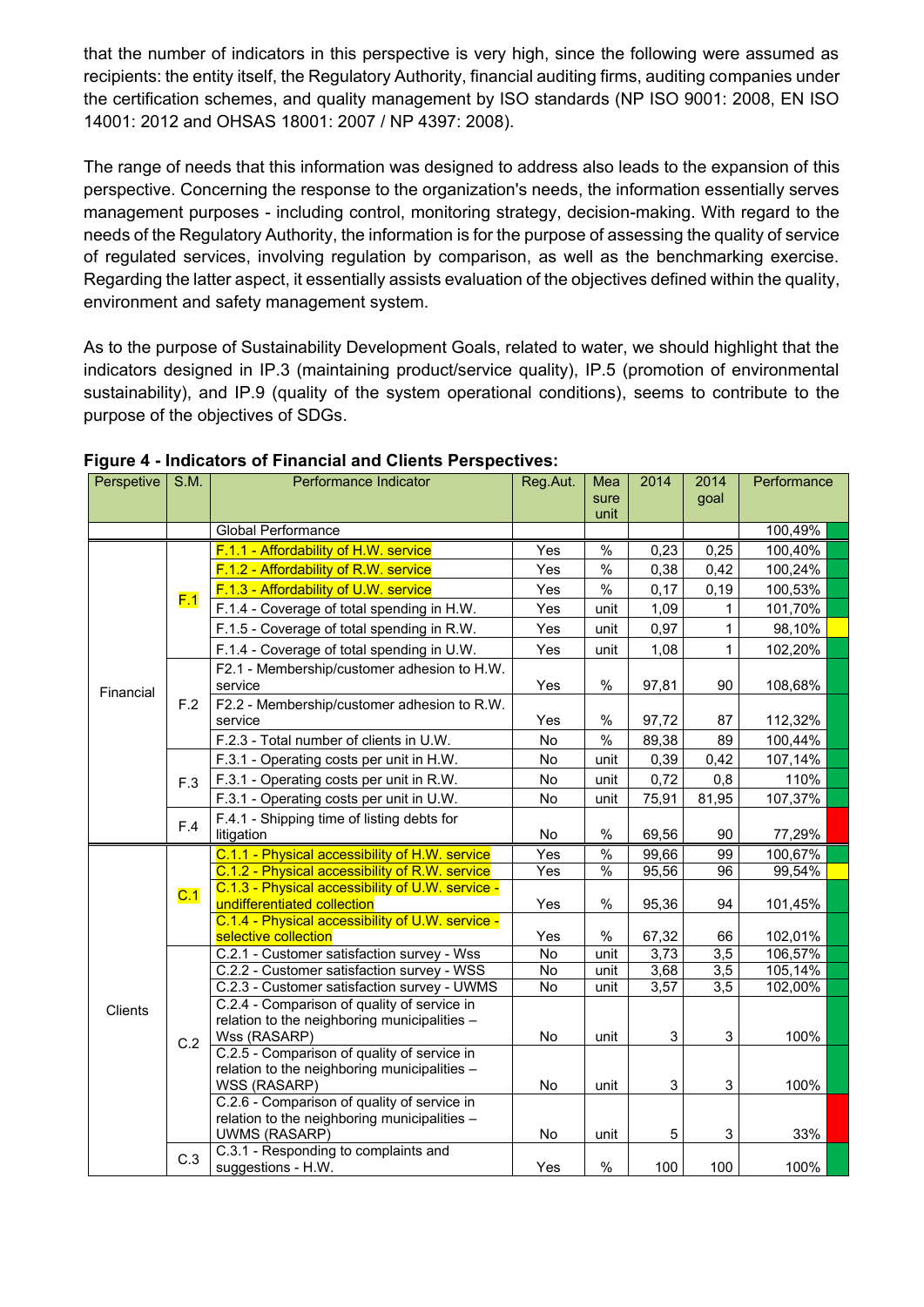| C.3.1 - Responding to complaints and |     |      |     |     |                                  |  |
|--------------------------------------|-----|------|-----|-----|----------------------------------|--|
| suggestions - R.W.                   | Yes | $\%$ | 100 | 100 | 100%                             |  |
| C.3.1 - Responding to complaints and |     |      |     |     |                                  |  |
| suggestions - U.W.                   | Yes | $\%$ | 100 | 100 | 100%                             |  |
|                                      |     |      |     |     | Ostora e califode betean el dete |  |

Source: entity's internal data.

Caption: S.M. (S.O.) – Strategy Map (StrategicOrientation); Reg.Auth. – Regulatory Authority; H.W. – High Waters; R.W. – Residual Waters (sanitation system); U.W. - Urban Waste ; Wss – Water supply system; WSS - Wastewater Sanitation System; UWMS - Urban Waste Management System; RASARP – Water supply and Wastewater Sanitation in Portugal Report.

In both perspectives now analyzed, we emphasize the integration of indicators, in addition to those previously belonging to the Regulatory Authority evaluation system, such as those related to customer satisfaction and those involving comparisons with entities of the same region on the service quality.

In the financial perspective, the introduction of essentially targeted indicators for the purpose of control of costs and expenses (and as well to control unrealized revenue) seems relevant and directed to the introduction of management control practices.

It is important to highlight the tendency, to pursue management practices based on private management, as features of NPM and Public Administration modernization programs.

Concerning to SDG, we highlight the indicators related to affordability and accessibility of the services provided by the organization.

### **Implemented BSC: evolution and main results**

According to information collected in the organization's documents and in interviews, we were able to review the main developments continued after the implementation of the entity BSC, which was documented in the previous two subsections, as well as the results obtained after implementation. According to the classification used by Saraiva (2011), the BSC is used in the entity in all defined aspects, although the aspect emphasized at the last phase, is applied only partially and in a less significant way, because the entity in question is not intended for the realization of alliances - that responsibility belongs to the participating entity.

In terms of the BSC evolution we considered two levels: the composition of the framework set of indicators - which remained stable between 2011 and 2015; and the route on the operationalization of the BSC and its regular operation, which led to the implementation in 2013 of an IT application that allowed the automation of the process and increased the evaluation frequency.

The introduction of this IT application provided a number of advantages, as follows:

- Centralization of recorded objectives, indicators, action plans, initiatives and resources, on the same platform;

- Record of all changes made to data and security mechanisms;

- Simplification of the data loading process to obtain indicators;

- Possibility of obtaining data and reports to explain the systematic information and reports that enable integrated information view;

- Communicating clear information about the results through a management cockpit, considering the weight taken by each indicator and for each group of indicators.

The responsible for implementing the BSC considered that the introduction of computer support was extremely important in the implementation, since the volume and complexity of the work associated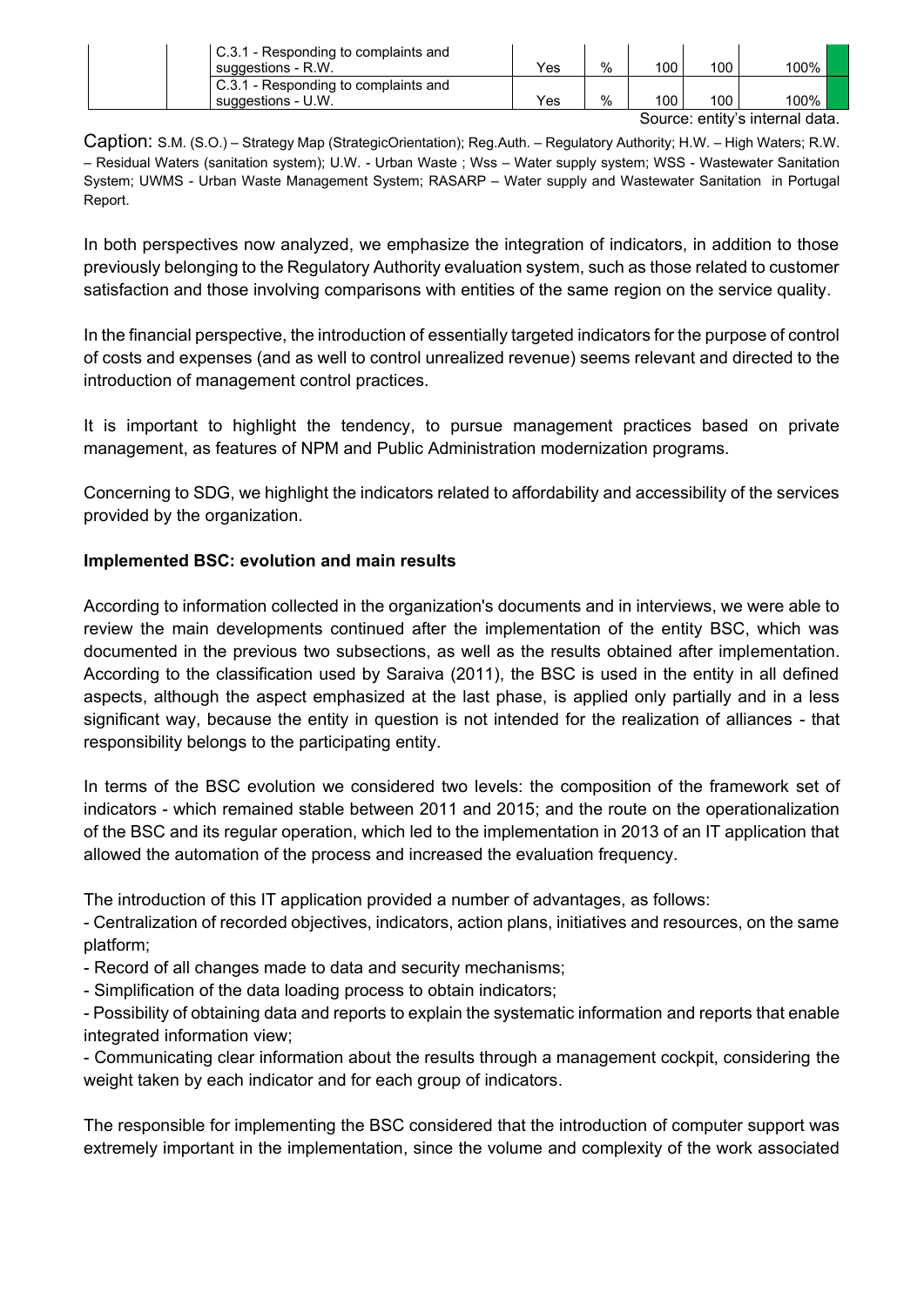with the system decreased significantly. The system graphic outputs, which show a clear evolution of the indicators and the pursuit of the strategy was also valued.

As to the purposes and ways the BSC is used, the following situations were stated:

- For entity management: control, monitoring strategy, decision-making;

- To evaluate the quality of service of regulated services (involving benchmarking exercise);

- To evaluate the objectives defined in the quality, environment and safety management system (this relates with UN SDGs);

- As a strategy communication system;

- As a system of evaluation, support and strategic management, through performance evaluation;

- As a system that contributes to develop the skills of its employees in its adaptation to the strategy.

The main results of the implementation and the perceived benefits related, mainly, to:

- Greater perception of the effects of using non-financial indicators;

- Greater strategic focus;
- Better clarification and communication strategy (use of common language in communication)

- Closer links between medium and long-term activities and short-term actions; accordingly, it has to have an annual practice of rehabilitation of infrastructures in order to prevent its collapse in the future;

- Better perception and understanding of the motivations and purposes from different stakeholders;

- Obtained information permits a fine tuning of the strategy development;

- Encouraging investment in intangible assets by the perception that investment in staff training, implementation of management systems and the use of new technologies can improve the effectiveness and efficiency of production processes and consequently the overall performance of the organization.

It was also noted that the ability of the entity to accomplish strategic goals increases, since the BSC facilitates the identification of opportunities for improving the performance and consequently achieve the strategic objectives, even those related to sustainability.

Positive results were also perceived in terms of improving internal processes, innovation capacity, customer and shareholders relationships. As one of the elements of the management staff stated: "in all these aspects, the measurement of phenomena allowed us to know them better and this knowledge allowed us to achieve the improvement".

As for the identification of the indicators related to the management of Water, as a key resource in the field of SDGs, we list the most relevant sets in figure 5.

**Figure 5 – Identification of sets of indicators related to SDGs in the BSC Management Cockpit:**

| <b>Annual Assessment</b>                                                                                                                                                        | Weight  | <b>Performance</b><br><b>ScoreGoal</b> |
|---------------------------------------------------------------------------------------------------------------------------------------------------------------------------------|---------|----------------------------------------|
| <b>Global Performance</b>                                                                                                                                                       | 100.00% | 102,88%                                |
| Financial                                                                                                                                                                       | 25%     | 83,48%                                 |
| Practicing socially acceptable tariff, that guarantees the systems<br>F.1<br>sustainability (H.W.; R. W.; U.W.)<br>Maximize the use of existing infrastructure and optimize its | 42,50%  | 100,53%                                |
| F.2<br>management                                                                                                                                                               | 5%      | 107,14%                                |
| <b>Clients</b>                                                                                                                                                                  | 25%     | 98.39%                                 |
| Increasing the systems capacity of coverage (H.W.; R. W.; U.W.)<br>C.1                                                                                                          | 33,33%  | 100,70%                                |
| <b>Internal Processes</b>                                                                                                                                                       | 25%     | 88.02%                                 |
| IP.3 Improving product/service quality                                                                                                                                          | 13%     | 80,18%                                 |
| IP.5 Promoting environmental sustainability                                                                                                                                     | 13%     | 99,07%                                 |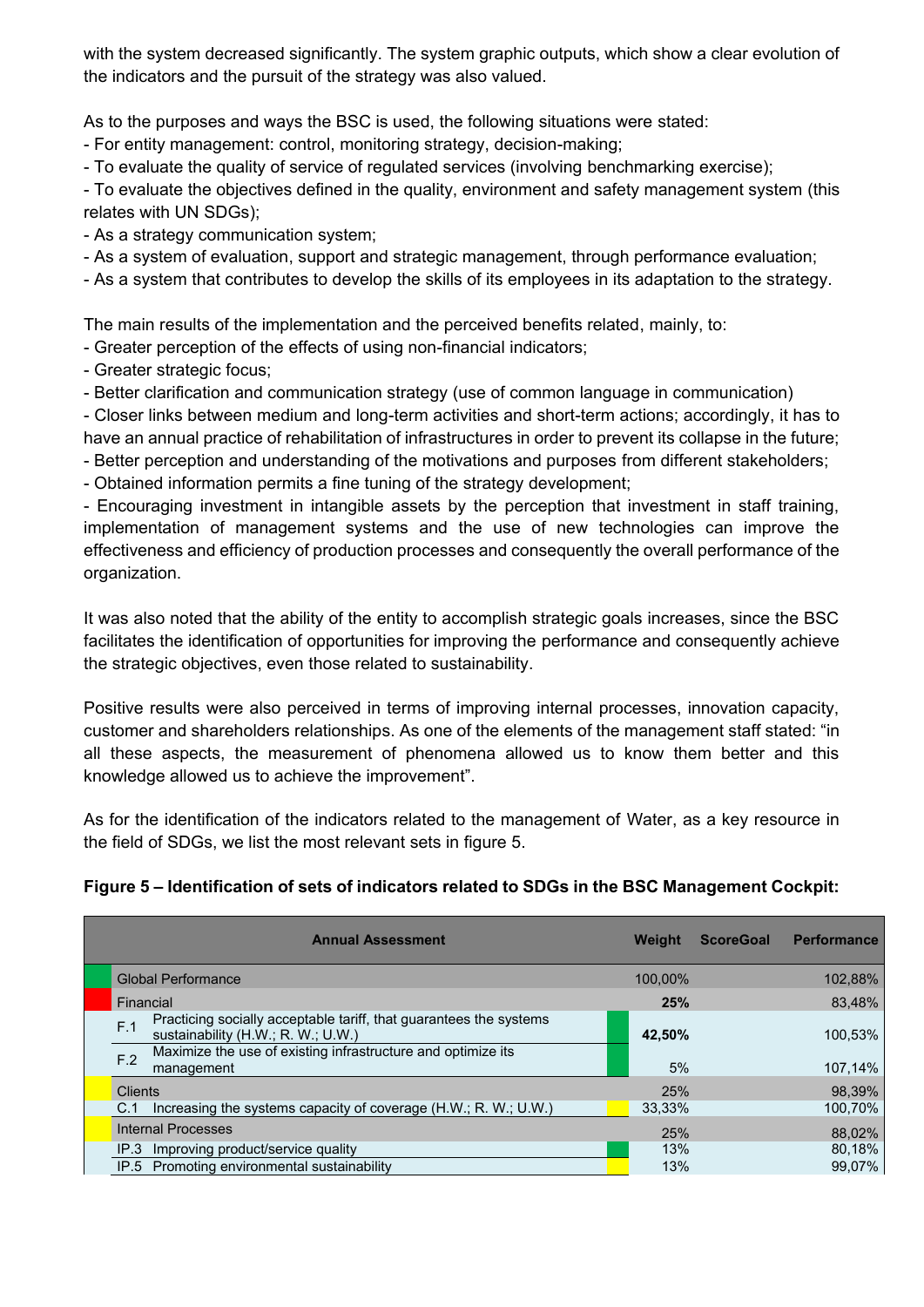| Keeping systems in good conservation and increasing the equipment<br>IP.9<br>degree of operation  | 13% | $61.21\%$  |
|---------------------------------------------------------------------------------------------------|-----|------------|
| Learning and Growth                                                                               | 25% | 141,62%    |
| Implementing the Assets Management system and the security plan<br>on water for human consumption | 25% | $107,14\%$ |
|                                                                                                   |     |            |

Source: entity's internal data.

At this point we can define a set of objectives related to the assuring of sustainability that relates to a set of indicators used to this end. This set of indicators can be now evidenced as a part of an accounting and control system which can contribute to understand how the management of natural resources can be enhanced by the system.

# **Conclusions**

The effort conducted in Public Administration entities, in order to develop planning and management control has also to do with the purpose assigned to the tools used, not only in an operational perspective, but also in a strategic one, taking into account issues such as the satisfaction of customers/citizens, its well-being, the efficiency of operational processes, the image of the entities that respond to public needs and obtaining visibility and power for each of these entities and also on sustainability issues. We found the presented case can provide evidence on the role that management accounting can assume in this field.

This case study can be analyzed in the light of the existence of organizational characteristics conducive to the introduction of innovation and change: including support from top management, connection performance evaluation and compensation policy (current intention in the studied organization), adequacy of material resources and training of human resources (Shields, 1995). We added to the referred issues the contribution related to the identification of indicators (financial and non-financial), that can be used in a water company, in order to find paths to identify ways to make resource management more rational and controllable from the point of view of sustainability maintenance.

In general, studies show that entrepreneurs are essential in cases of innovation in public administration - which was also observed in this case. WinDrum (2008, p.4), says entrepreneurs in public programs are innovation "champions", being willing to experiment and take risks, applying new ideas for the first time. These ideas are either developed by them or by others, but applied by them.

Thus, this case supports a closer analysis of the entrepreneur role, considering these entrepreneurs important in the diffusion of innovation policies. It takes into account the role of these actors: recognizing them, giving them the necessary resources and associated responsibilities. In this context, we analyzed a case of successful entrepreneurial initiative, accompanied by an implementation of a successful case of a BSC in a public sector entity.

It is also important to point out that there seems to be some preconditions that some organizations have and that enable the successful introduction of innovation and change in accounting and management:

- The presence of facilitators of change (Innes and Mitchell, 1990) - prior existence of a performance measurement system is a facilitator, and the success of the supplementary system is more probable; - Operational characteristics and actor (Anderson, 1995) - entrepreneurial attitude of the actor and his mastery of the technical aspects necessary for the implementation and development;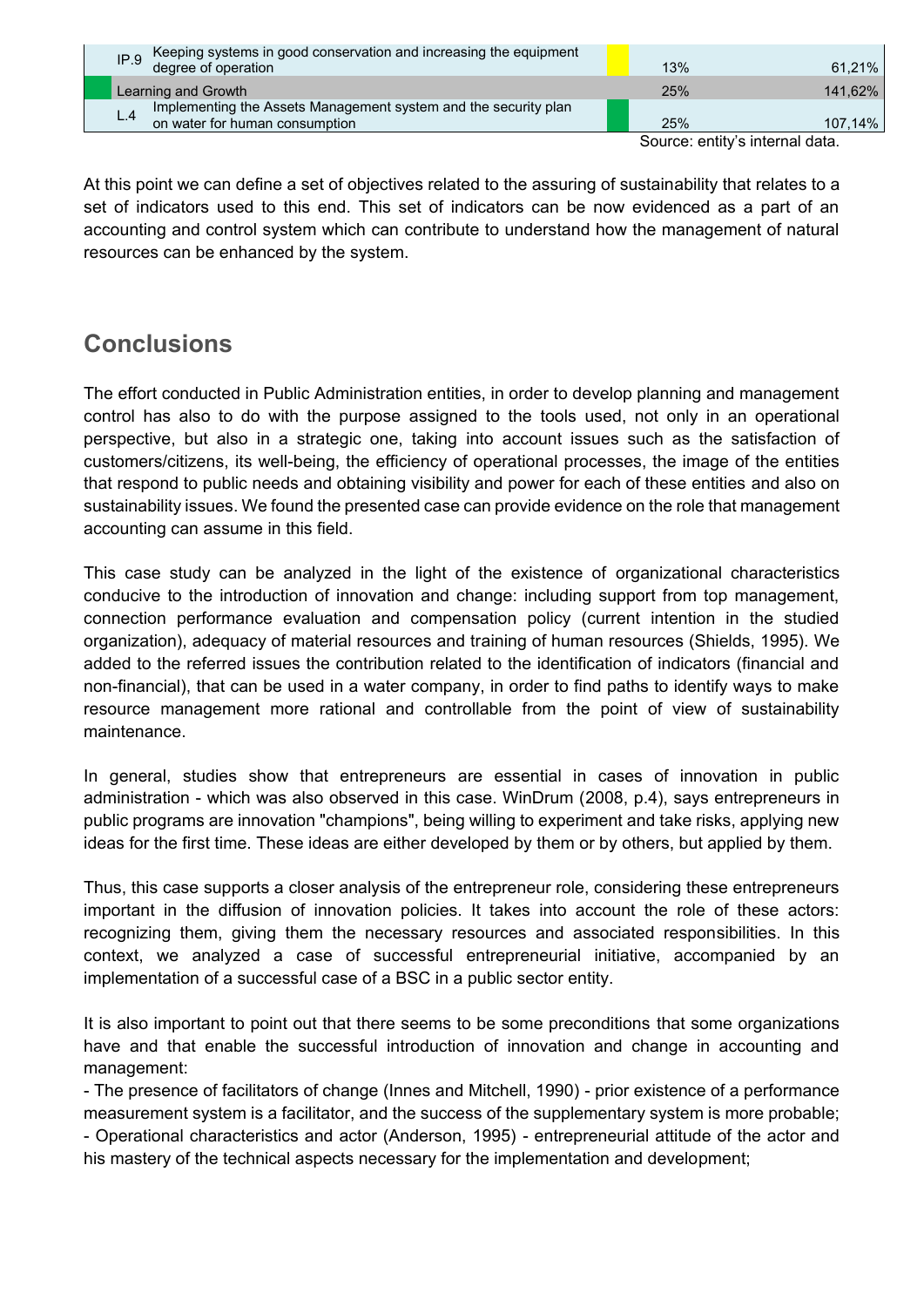- Catalysts and drivers of change (Innes and Mitchell, 1990; Laitinen, 2001) - identified the need to implement a performance evaluation system that is adjusted to the organization's objectives and strategy;

- Ability to promote change and to implement it (Libby and Waterhouse, 1996) - the entrepreneur's characteristics and knowledge;

- Support and engagement of the top management (Shields, 1995.

It should be noted that all these conditions are usually referenced in private sector entities.

The main limitations of the research presented, relates to the fact that a research of this nature should monitor developments of the cases studied - so this research will be continuing or ongoing. We also would like to highlight the issue of choice of the BSC model applied by the organization - which has yet to be deepened with the desired intensity.

So these issues have to be considered as indications for further investigation. Other future research issues include the effective implementation and evaluation of results in the public sector in general and in the water sector, in particular, as it seems a relatively unexplored path.

#### **References:**

AHRENS, T., BECKER, A., BURNS, J., CHAPMAN, C.S., GRANLUND, M., HABERSAM, M. (2008). The future of interpretive accounting research: a polyphonic debate. *Critical Perspectives on Accounting*, 19(6), pp.840–66.

ANDERSON, S. (1995). A framework for assessing cost management system changes: the case of activity based costing implementation at General Motors, 1986–1993. *Journal of Management Accounting Research*, 7, pp.1–51.

BEBBINGTON, J. & UNERMAN, J, (2018). Achieving the United Nations Sustainable Development Goals: An enabling role for accounting research. *Accounting, Auditing & Accountability Journal*, Vol. 31 Issue: 1, pp.2-24, https://doi.org/10.1108/AAAJ-05-2017-2929

BEBBINGTON, J. & THOMSON, I. (2013). Sustainable development, management and accounting: boundary crossing. *Management Accounting Research*, 24 (4), pp.277–283.

BIANCHI, C. & MONTEMAGGIORE G. B. (2008). Enhancing strategy design and planning in public utilities through "dynamic" balanced scorecards: insights from a project in a city water company. *System Dynamics Review*, Vol. 24, No. 2, pp.175–213.

BUICK, F., BLACKMAN, D.A., O'DONNELL, M.E., O'FLYNN, J.L. & WEST, D. (2015), "Can enhanced performance management support public sector change?", Journal of Organizational Change Management, Vol. 28 No. 2, pp. 271-289.

BUSCO, Cristiano; CAGLIO, Ariela & SCAPENS, Robert W. (2014). Management and accounting innovations: reflecting on what they are and why they are adopted. *Journal of Management and Governance*, 19, pp.495–524. DOI 10.1007/s10997-014-9288-7

BRYSON, J. M., CROSBY, B. C., & BLOOMBERG, L. (2014). Public value governance: Moving beyond traditional public administration and the new public management. Public Administration Review, 74(4), pp.445–456. doi: 10.1111/puar.12238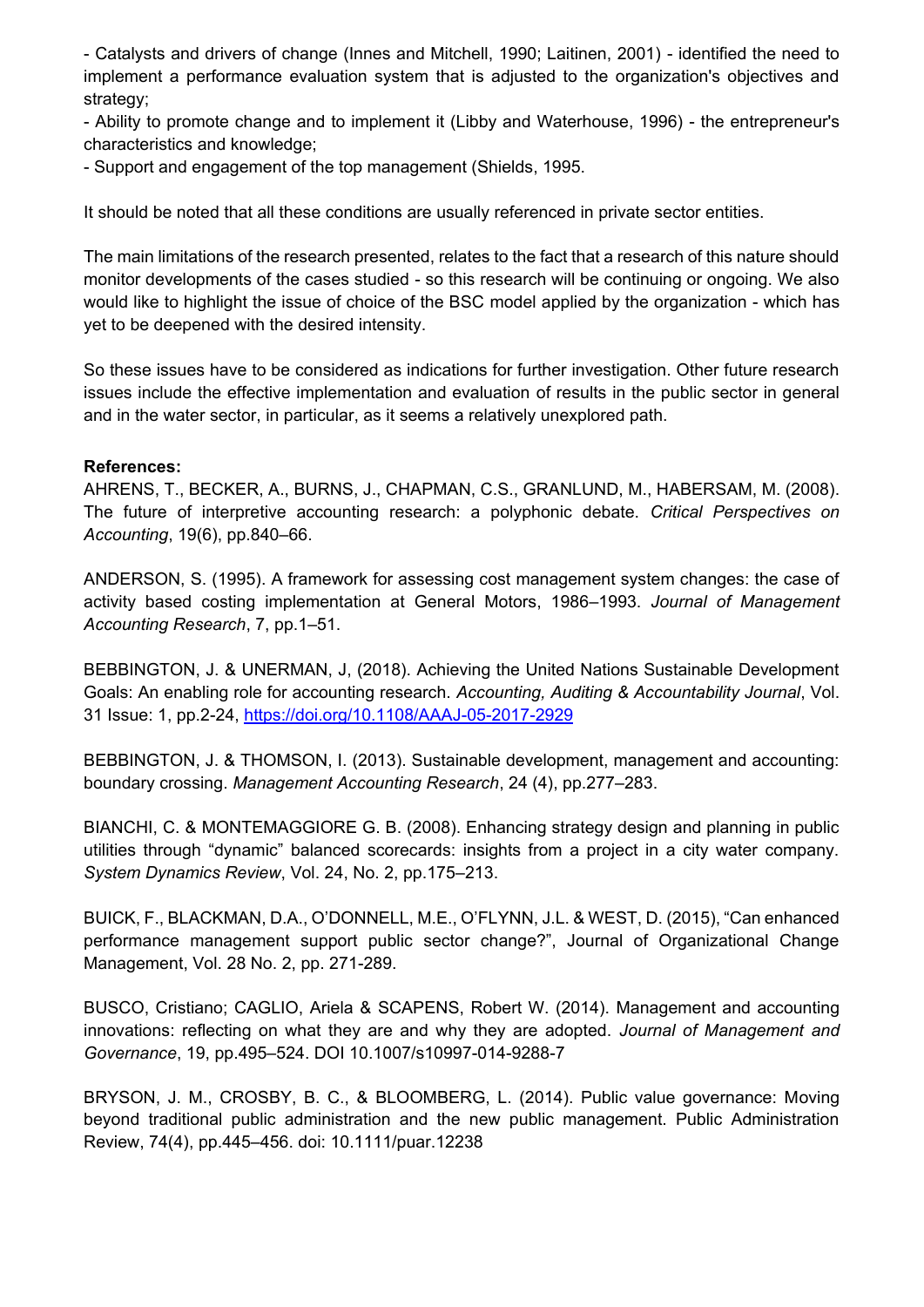CHALMERS, K., GODFREY, J.M. & LYNCH, B. (2012). Regulatory theory insights into the past, present and future of general purpose water accounting standard setting. Accounting, Auditing & Accountability Journal, 25, pp.1001–1024.

CHENHALL, Robert H. and MOERS, Frank (2015). The role of innovation in the evolution of management accounting and its integration into management control. *Accounting, Organizations and Society*, Volume 47, November, pp.1–13.

DIMITROPOULOS, Panagiotis, KOSMAS, Ioannis & DOUVIS, Ioannis (2017). Implementing the balanced scorecard in a local government sport organization Evidence from Greece. *International Journal of Productivity and Performance Management*, 66(3), pp.1-20 DOI: 10.1108/IJPPM-11-2015-0167

FRANCESCHINI, F. & TURINA, E. (2012). Proposal for a Performance Dashboard for the Monitoring of Water and Sewage Service Companies (WaSCs). *Water Resources Management*, Volume 26, Issue 1, pp.63-80.

GOND, J.-P., GRUBNIC, S., HERZIG, C. & MOON, J. (2012). Configuring management control systems: theorizing the integration of strategy and sustainability. Management Accounting Research, 23 (3), pp.205–223.

GREATBANKS, R. & TAPP, D., (2007). The impact of balanced scorecards in a public sector environment: Empirical evidence from Dunedin City Council, New Zealand. *International Journal of Operations and Production Management*, 27 (8), pp.846-873.

HOPPER, T. & BUI, B. (2016). Has Management Accounting Research been critical*? Management Accounting Research*, 31, pp.10–30

INNES, J. & MITCHELL, F. (1990). The process of change in management accounting: some field study evidence. *Management Accounting Research*, 1, pp.3–19.

KAPLAN, R. S. (1998). Innovation action research: Creating new management theory and practice. *Journal of Management Accounting Research*, 10, 89–118.

KAPLAN, R. & NORTON, D. (1996a). *The Balanced Scorecard -Translating Strategy into Action*. Harvard Business School Press, Boston.

KAPLAN, R. & NORTON, D. (1996b). Using the Balanced Scorecard as a Strategic Management System. *Harvard Business Review,* Jan – Feb, pp.75-85.

KAPLAN, R. & NORTON, D. (1992). The Balanced Scorecard – Measures that Drive Performance. *Harvard Business Review*, Jan- Feb, pp. 71- 79.

LAITINEN, E. K. (2001). Management accounting change in small technology companies: towards a mathematical model of the technology firm. *Management Accounting Research*, 12 (4), pp.507–541.

LIBBY, T. & WATERHOUSE, J.H. (1996). Predicting change in management accounting systems. *Journal of Management Accounting Research*, 8, pp.137–150.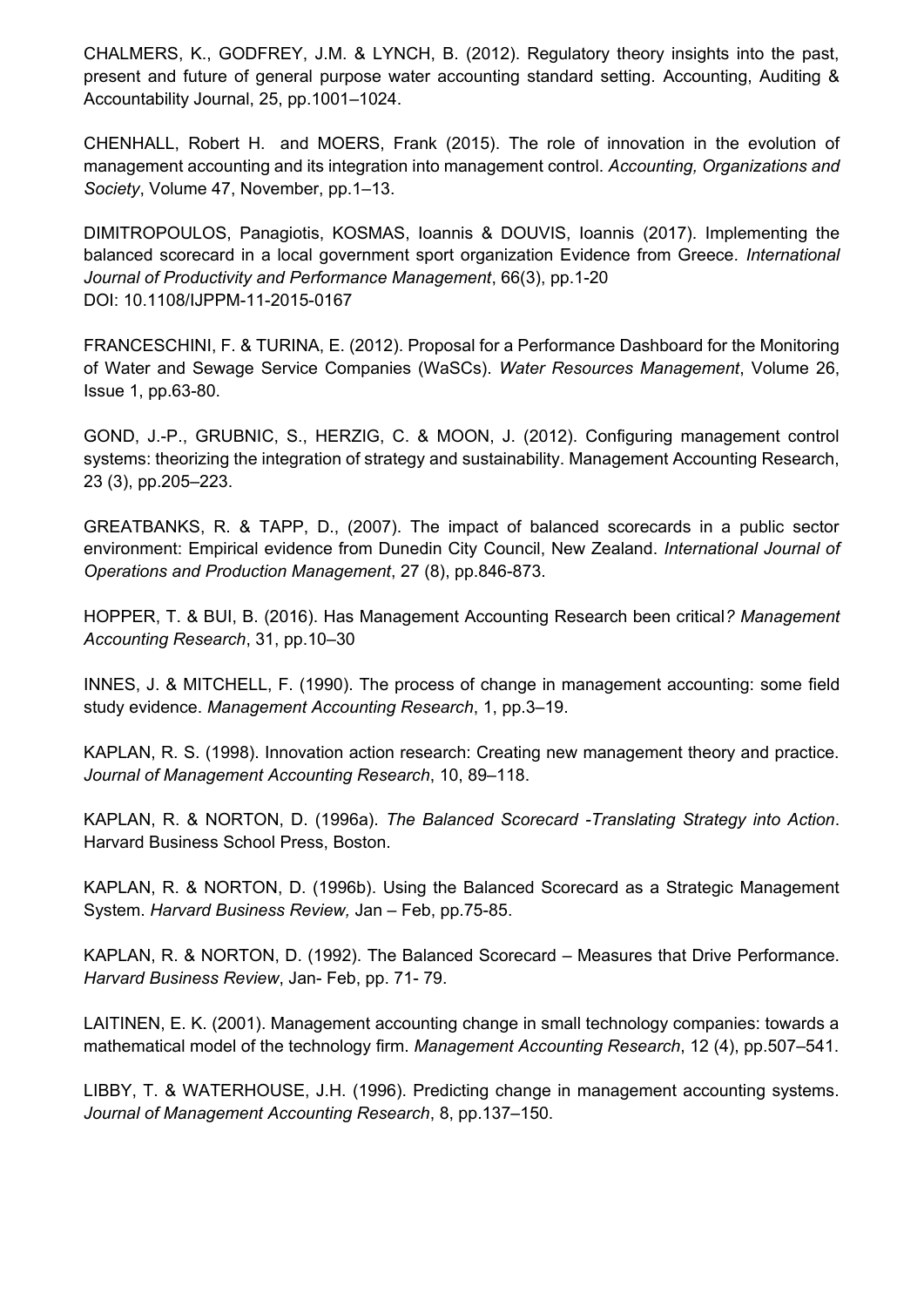LOWE, T. & TINKER, T. (1989). Accounting as a Social Science: Abstract Versus Concrete Sources of Accounting Change. In W. F. Chua, T. Lowe, T. Puxty (Eds.), *Critical Perspectives in Management Accounting*, pp.47-62. London: McMillan Press, Ltd.

MILNE, M.J. (1996). On sustainability; the environment and management accounting. *Management Accounting Research*, 7 (1), pp.135–161.

MOORE, D.R.J. (2013). Sustainability, institutionalization and the duality of structure:contradiction and unintended consequences in the political context of an Australian water business. *Management Accounting Research*, 24 (4), 366–386.

MOORE, M. H. (2003). The Public Value Scorecard: A Rejoinder and an Alternative to 'Strategic Performance Measurement and Management in Non-Profit Organizations' by Robert Kaplan*. Hauser Center for Nonprofit Organizations* Working Paper No. 18.

MOULLIN, Max (2017). Improving and evaluating performance with the Public Sector Scorecard. *International Journal of Productivity and Performance Management*, Vol. 66, Issue: 4, pp.442-458, doi: 10.1108/IJPPM-06-2015-0092

NORTHCOTT, D. and TAULAPAPA, T. M. (2012). Using the balanced scorecard to manage performance in public sector organizations: Issues and challenges. *International Journal of Public Sector Management*, Vol. 25, No. 3, pp.166 – 191.

PARKER, Lee D. (2012). Qualitative management accounting research: Assessing deliverables and relevance. *Critical Perspectives on Accounting*, 23, pp.54–70

PARKER, Lee D. (2003). Qualitative research in accounting and management: the emerging agenda. *Journal of Accounting and Finance*, 2, pp.15–30.

ROCHA FERNANDES, B. H., MILLS, J. F. and FLEURY, M. T. L. (2005). Resources that drive performance: an empirical investigation. *International Journal of Productivity and Performance Management*, Vol. 54, Nº 5/6, pp.340 – 354.

RYAN, Bob, SCAPENS, Robert W. and THEOBOLD, Michael (2002). *Research Method and Methodology in Finance and Accounting*. Second Edition. TJ Digital, Padstow, UK.

SALGE, T. O. and VERA, A. (2012). Benefiting from Public Sector Innovation: The Moderating Role of Customer and Learning Orientation. *Public Administration Review*, Vol. 72, Iss. 4, pp. 550–560.

SARAIVA, H. I. B. and ALVES, M. C. G. (2015). The use of the Balanced Scorecard in Portugal: Evolution and effects on management changes in Portuguese large companies. *Tékhne*, Vol. *14*. Núm. *1*. January-June . doi:10.1016/j.tekhne.2016.04.001

SARAIVA, H. I. B. (2011). The Balanced Scorecard: the Evolution of the Concept and its Effects on Change in Organizational Management. *Estonian Business Review*, N28, pp.53-66.

SARAIVA, Helena e GABRIEL, Vítor (2016). Determinantes da Certificação da Qualidade nas Autarquias Portuguesas. *Revista Portuguesa de Estudos Regionais*, nº 41, pp.35-48.

SCHUMPETER, J. A. (1934). *The theory of Economic Development: An Inquiry Into Profits, Capital, Credit, Interest and Business Cycle*. Cambridge, Harvard University Press.